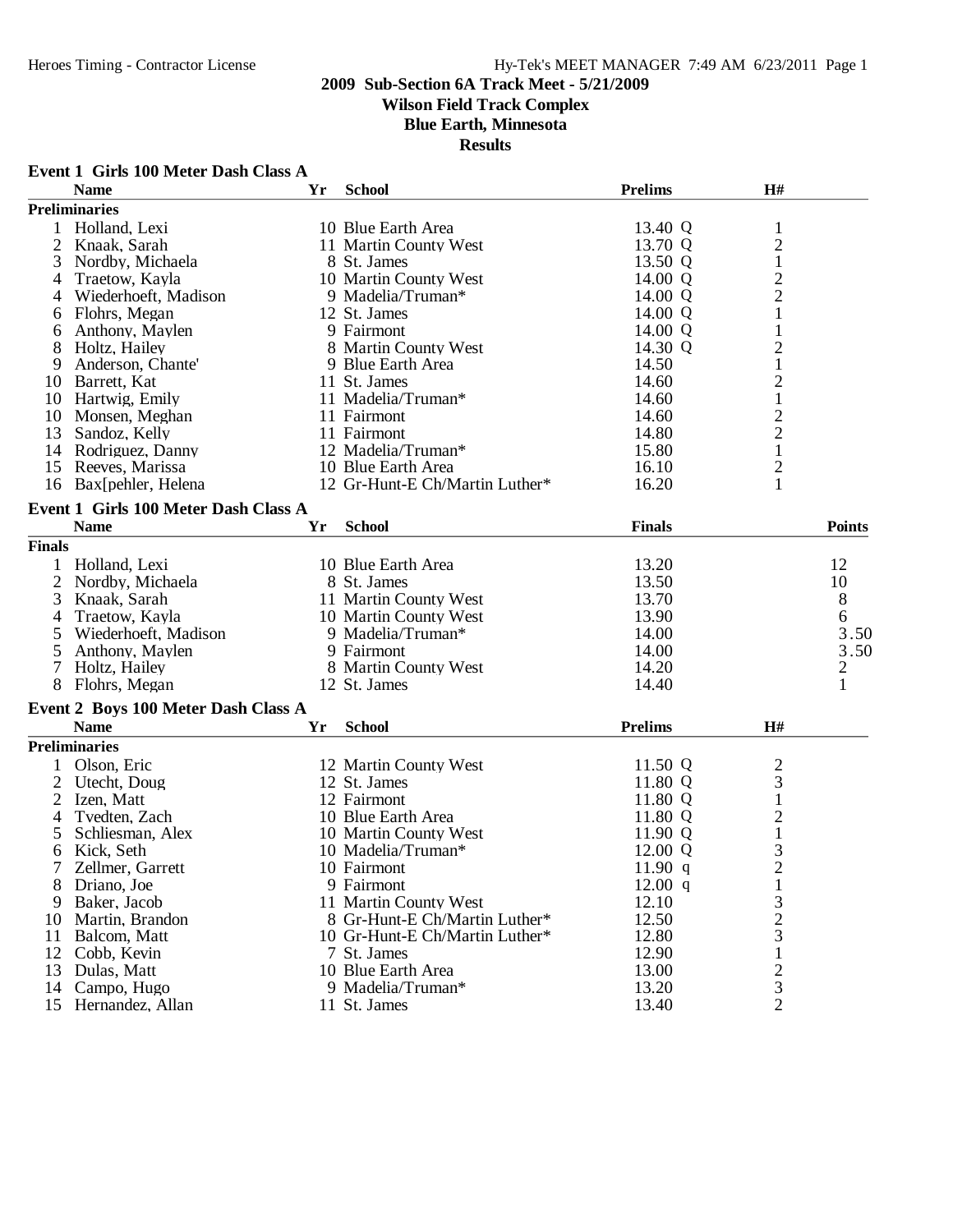**Wilson Field Track Complex**

**Blue Earth, Minnesota**

|                | Preliminaries  (Event 2 Boys 100 Meter Dash Class A) |    |                                |                |                   |               |
|----------------|------------------------------------------------------|----|--------------------------------|----------------|-------------------|---------------|
|                | <b>Name</b>                                          | Yr | <b>School</b>                  | <b>Prelims</b> | H#                |               |
|                | 15 Beattie, Nick                                     |    | 8 Blue Earth Area              | 13.40          | $\mathbf{1}$      |               |
|                | 17 Johanson, Dustin                                  |    | 9 Gr-Hunt-E Ch/Martin Luther*  | 13.80          | $\mathbf{1}$      |               |
|                | 17 Whitney, Jon                                      |    | 8 Madelia/Truman*              | 13.80          | 3                 |               |
|                | Event 2 Boys 100 Meter Dash Class A                  |    |                                |                |                   |               |
|                | <b>Name</b>                                          | Yr | <b>School</b>                  | <b>Finals</b>  |                   | <b>Points</b> |
| <b>Finals</b>  |                                                      |    |                                |                |                   |               |
|                |                                                      |    |                                |                |                   |               |
|                | 1 Utecht, Doug                                       |    | 12 St. James                   | 11.50          |                   | 11            |
| 1              | Olson, Eric                                          |    | 12 Martin County West          | 11.50          |                   | 11            |
| 3              | Izen, Matt                                           |    | 12 Fairmont                    | 11.70          |                   | 8             |
| 4              | Tvedten, Zach                                        |    | 10 Blue Earth Area             | 11.80          |                   |               |
| 5              | Kick, Seth                                           |    | 10 Madelia/Truman*             | 11.90          |                   | 6333          |
| 5              | Zellmer, Garrett                                     |    | 10 Fairmont                    | 11.90          |                   |               |
| 5              | Schliesman, Alex                                     |    | 10 Martin County West          | 11.90          |                   |               |
| 8              | Driano, Joe                                          |    | 9 Fairmont                     | 12.00          |                   | $\mathbf{1}$  |
|                | Event 3 Girls 200 Meter Dash Class A                 |    |                                |                |                   |               |
|                | <b>Name</b>                                          | Yr | <b>School</b>                  | <b>Prelims</b> | H#                |               |
|                | <b>Preliminaries</b>                                 |    |                                |                |                   |               |
| $\mathbf{1}$   | Brandts, Briana                                      |    | 10 St. James                   | 28.30 Q        | $\mathbf{1}$      |               |
| $\overline{2}$ | Krieger, Katie                                       |    | 10 Blue Earth Area             | 28.90 Q        |                   |               |
| 3              | Boehne, April                                        |    | 9 Fairmont                     | 29.60 Q        |                   |               |
| 4              | Wiederhoeft, Madison                                 |    | 9 Madelia/Truman*              | 29.90 Q        | $\frac{2}{3}$     |               |
| $\overline{4}$ | Holtz, Hailey                                        |    | 8 Martin County West           | 29.90 Q        | $\mathbf 1$       |               |
| 6              | Traetow, Kayla                                       |    | 10 Martin County West          | 30.00 Q        | $\overline{c}$    |               |
| 7              | Hartwig, Emily                                       |    | 11 Madelia/Truman*             | 30.30 q        | $\mathbf{1}$      |               |
| 8              | McDonald, Brittany                                   |    | 10 Madelia/Truman*             | 30.80 q        | 3                 |               |
| 9              | Carr, Nicole                                         |    | 9 Blue Earth Area              | 31.00          |                   |               |
| 10             | Weiss, Carissa                                       |    | 12 Gr-Hunt-E Ch/Martin Luther* | 31.20          | $21223$<br>3<br>3 |               |
| 11             | Gerken, Ashley                                       |    | 10 Fairmont                    | 31.70          |                   |               |
|                | 12 Knaak, Sarah                                      |    | 11 Martin County West          | 31.80          |                   |               |
|                | 13 Gonzalez, Karen                                   |    | 9 St. James                    | 32.20          |                   |               |
|                | 14 Moeller, Shelby                                   |    | 10 Fairmont                    | 32.30          |                   |               |
| 14             | Curry, Abbie                                         |    | 12 St. James                   | 32.30          | 3                 |               |
|                | 16 Fenske, Mara                                      |    | 8 Blue Earth Area              | 32.40          | $\mathbf 1$       |               |
| 17             | Trueblood, Rachel                                    |    | 10 Gr-Hunt-E Ch/Martin Luther* | 33.20          | $\overline{2}$    |               |
|                |                                                      |    |                                |                |                   |               |
|                | Event 3 Girls 200 Meter Dash Class A                 |    |                                |                |                   |               |
|                | <b>Name</b>                                          | Yr | <b>School</b>                  | <b>Finals</b>  |                   | <b>Points</b> |
| <b>Finals</b>  |                                                      |    |                                |                |                   |               |
| 1              | Brandts, Briana                                      |    | 10 St. James                   | 27.60          |                   | 12            |
| 2              | Traetow, Kayla                                       |    | 10 Martin County West          | 28.80          |                   | 9             |
| 2              | Krieger, Katie                                       |    | 10 Blue Earth Area             | 28.80          |                   | 9             |
| 4              | Boehne, April                                        |    | 9 Fairmont                     | 29.30          |                   | 6             |
| 5              | Wiederhoeft, Madison                                 |    | 9 Madelia/Truman*              | 29.50          |                   | 4             |
| 6              | Holtz, Hailey                                        |    | 8 Martin County West           | 29.90          |                   | 3             |
| 7              | McDonald, Brittany                                   |    | 10 Madelia/Truman*             | 30.10          |                   | 1.50          |
|                | Hartwig, Emily                                       |    | 11 Madelia/Truman*             | 30.10          |                   | 1.50          |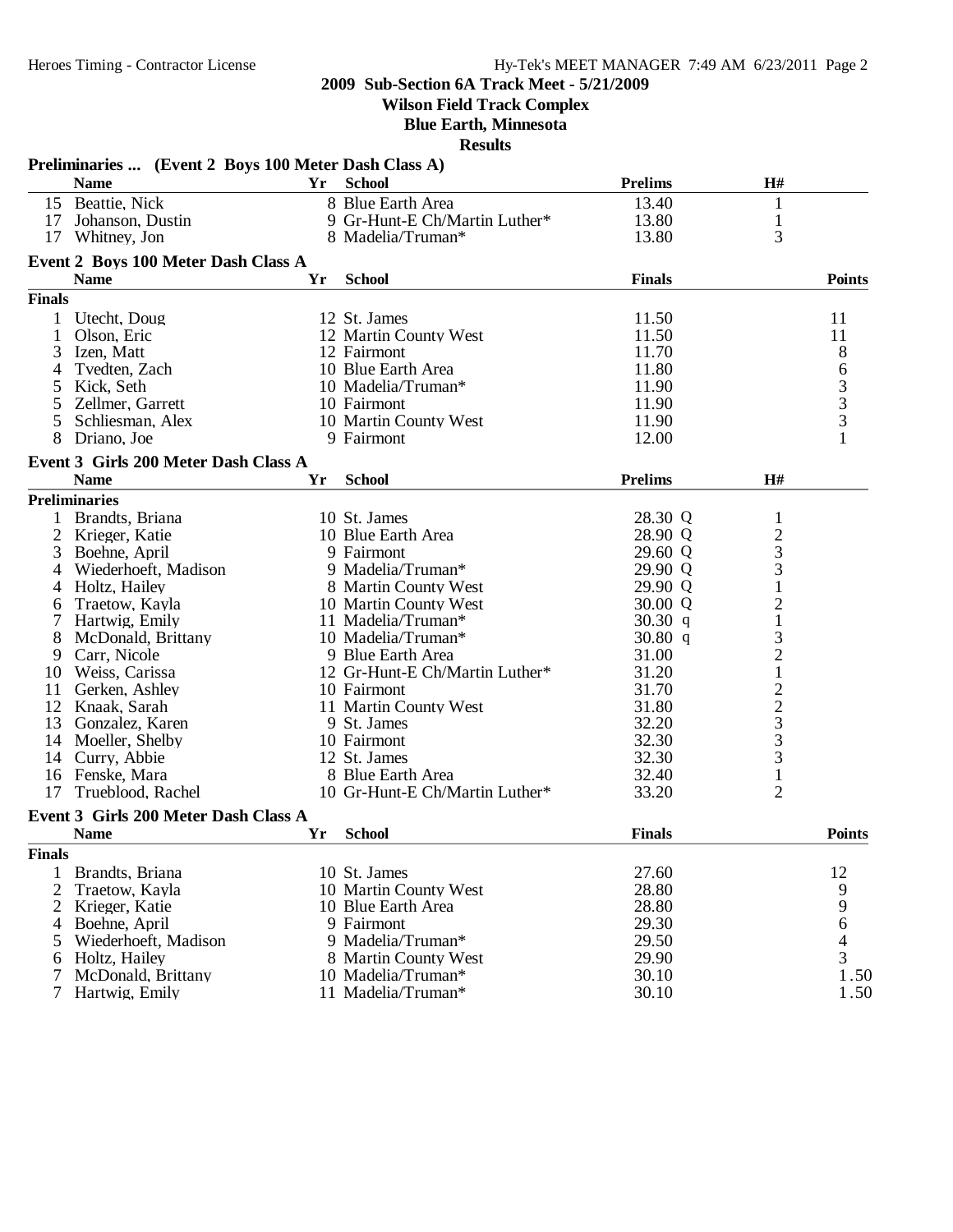**Event 4 Boys 200 Meter Dash Class A**

### **2009 Sub-Section 6A Track Meet - 5/21/2009**

# **Wilson Field Track Complex**

**Blue Earth, Minnesota**

| <b>Preliminaries</b><br>$\overline{c}$<br>Kick, Seth<br>10 Madelia/Truman*<br>24.00 Q<br>1<br>$\mathbf{1}$<br>2<br>Runge, Tyler<br>12 St. James<br>24.70 Q<br>$\overline{2}$<br>Rogers, Colby<br>9 St. James<br>24.70 Q<br>1<br>24.70 Q<br>$\mathbf{1}$<br>$\overline{2}$<br>Freeman, Riley<br>11 Fairmont<br>$\overline{c}$<br>5<br>Fujan, Joe<br>10 Fairmont<br>24.10 Q<br>$\overline{c}$<br>24.90 Q<br>Stefanske, Alex<br>11 Fairmont<br>6<br>$\mathbf{1}$<br>11 Martin County West<br>25.20 Q<br>7<br>Anderson, Taylor<br>$\mathbf{2}$<br>Urban, Ethan<br>11 Madelia/Truman*<br>25.30 Q<br>8<br>$\mathbf{1}$<br>Plocker, Daniel<br>10 Blue Earth Area<br>25.30<br>9<br>$\mathbf{2}$<br>10 Dulas, Matt<br>10 Blue Earth Area<br>26.50<br>$\mathbf{1}$<br>26.90<br>11 Fuller, Dakota<br>10 Martin County West<br>12 Campo, Hugo<br>9 Madelia/Truman*<br>27.10<br>1<br>$\frac{2}{2}$<br>13<br>Hernandez, Allan<br>11 St. James<br>28.10<br>13<br>28.10<br>Schultz, Trevor<br>8 Martin County West<br>Event 4 Boys 200 Meter Dash Class A<br><b>Name</b><br><b>School</b><br><b>Finals</b><br>Yr | <b>Name</b>   | Yr | <b>School</b> | <b>Prelims</b> | H# |               |
|--------------------------------------------------------------------------------------------------------------------------------------------------------------------------------------------------------------------------------------------------------------------------------------------------------------------------------------------------------------------------------------------------------------------------------------------------------------------------------------------------------------------------------------------------------------------------------------------------------------------------------------------------------------------------------------------------------------------------------------------------------------------------------------------------------------------------------------------------------------------------------------------------------------------------------------------------------------------------------------------------------------------------------------------------------------------------------------------------|---------------|----|---------------|----------------|----|---------------|
|                                                                                                                                                                                                                                                                                                                                                                                                                                                                                                                                                                                                                                                                                                                                                                                                                                                                                                                                                                                                                                                                                                  |               |    |               |                |    |               |
|                                                                                                                                                                                                                                                                                                                                                                                                                                                                                                                                                                                                                                                                                                                                                                                                                                                                                                                                                                                                                                                                                                  |               |    |               |                |    |               |
|                                                                                                                                                                                                                                                                                                                                                                                                                                                                                                                                                                                                                                                                                                                                                                                                                                                                                                                                                                                                                                                                                                  |               |    |               |                |    |               |
|                                                                                                                                                                                                                                                                                                                                                                                                                                                                                                                                                                                                                                                                                                                                                                                                                                                                                                                                                                                                                                                                                                  |               |    |               |                |    |               |
|                                                                                                                                                                                                                                                                                                                                                                                                                                                                                                                                                                                                                                                                                                                                                                                                                                                                                                                                                                                                                                                                                                  |               |    |               |                |    |               |
|                                                                                                                                                                                                                                                                                                                                                                                                                                                                                                                                                                                                                                                                                                                                                                                                                                                                                                                                                                                                                                                                                                  |               |    |               |                |    |               |
|                                                                                                                                                                                                                                                                                                                                                                                                                                                                                                                                                                                                                                                                                                                                                                                                                                                                                                                                                                                                                                                                                                  |               |    |               |                |    |               |
|                                                                                                                                                                                                                                                                                                                                                                                                                                                                                                                                                                                                                                                                                                                                                                                                                                                                                                                                                                                                                                                                                                  |               |    |               |                |    |               |
|                                                                                                                                                                                                                                                                                                                                                                                                                                                                                                                                                                                                                                                                                                                                                                                                                                                                                                                                                                                                                                                                                                  |               |    |               |                |    |               |
|                                                                                                                                                                                                                                                                                                                                                                                                                                                                                                                                                                                                                                                                                                                                                                                                                                                                                                                                                                                                                                                                                                  |               |    |               |                |    |               |
|                                                                                                                                                                                                                                                                                                                                                                                                                                                                                                                                                                                                                                                                                                                                                                                                                                                                                                                                                                                                                                                                                                  |               |    |               |                |    |               |
|                                                                                                                                                                                                                                                                                                                                                                                                                                                                                                                                                                                                                                                                                                                                                                                                                                                                                                                                                                                                                                                                                                  |               |    |               |                |    |               |
|                                                                                                                                                                                                                                                                                                                                                                                                                                                                                                                                                                                                                                                                                                                                                                                                                                                                                                                                                                                                                                                                                                  |               |    |               |                |    |               |
|                                                                                                                                                                                                                                                                                                                                                                                                                                                                                                                                                                                                                                                                                                                                                                                                                                                                                                                                                                                                                                                                                                  |               |    |               |                |    |               |
|                                                                                                                                                                                                                                                                                                                                                                                                                                                                                                                                                                                                                                                                                                                                                                                                                                                                                                                                                                                                                                                                                                  |               |    |               |                |    |               |
|                                                                                                                                                                                                                                                                                                                                                                                                                                                                                                                                                                                                                                                                                                                                                                                                                                                                                                                                                                                                                                                                                                  |               |    |               |                |    |               |
|                                                                                                                                                                                                                                                                                                                                                                                                                                                                                                                                                                                                                                                                                                                                                                                                                                                                                                                                                                                                                                                                                                  |               |    |               |                |    |               |
|                                                                                                                                                                                                                                                                                                                                                                                                                                                                                                                                                                                                                                                                                                                                                                                                                                                                                                                                                                                                                                                                                                  |               |    |               |                |    | <b>Points</b> |
|                                                                                                                                                                                                                                                                                                                                                                                                                                                                                                                                                                                                                                                                                                                                                                                                                                                                                                                                                                                                                                                                                                  | <b>Finals</b> |    |               |                |    |               |
| 12 St. James<br>23.80<br>12<br>Runge, Tyler<br>1                                                                                                                                                                                                                                                                                                                                                                                                                                                                                                                                                                                                                                                                                                                                                                                                                                                                                                                                                                                                                                                 |               |    |               |                |    |               |
| $\overline{2}$<br>9<br>Kick, Seth<br>10 Madelia/Truman*<br>24.00                                                                                                                                                                                                                                                                                                                                                                                                                                                                                                                                                                                                                                                                                                                                                                                                                                                                                                                                                                                                                                 |               |    |               |                |    |               |
| 9<br>24.00<br>2<br>Stefanske, Alex<br>11 Fairmont                                                                                                                                                                                                                                                                                                                                                                                                                                                                                                                                                                                                                                                                                                                                                                                                                                                                                                                                                                                                                                                |               |    |               |                |    |               |
| 6<br>9 St. James<br>24.90<br>4<br>Rogers, Colby                                                                                                                                                                                                                                                                                                                                                                                                                                                                                                                                                                                                                                                                                                                                                                                                                                                                                                                                                                                                                                                  |               |    |               |                |    |               |
| 11 Fairmont<br>25.10<br>4<br>Freeman, Riley<br>5                                                                                                                                                                                                                                                                                                                                                                                                                                                                                                                                                                                                                                                                                                                                                                                                                                                                                                                                                                                                                                                 |               |    |               |                |    |               |
| $\overline{c}$<br>25.30<br>Fujan, Joe<br>10 Fairmont<br>6                                                                                                                                                                                                                                                                                                                                                                                                                                                                                                                                                                                                                                                                                                                                                                                                                                                                                                                                                                                                                                        |               |    |               |                |    |               |
| $\overline{2}$<br>25.30<br>Urban, Ethan<br>11 Madelia/Truman*<br>6                                                                                                                                                                                                                                                                                                                                                                                                                                                                                                                                                                                                                                                                                                                                                                                                                                                                                                                                                                                                                               |               |    |               |                |    |               |
| 25.30<br>Anderson, Taylor<br>11 Martin County West<br>6                                                                                                                                                                                                                                                                                                                                                                                                                                                                                                                                                                                                                                                                                                                                                                                                                                                                                                                                                                                                                                          |               |    |               |                |    |               |
|                                                                                                                                                                                                                                                                                                                                                                                                                                                                                                                                                                                                                                                                                                                                                                                                                                                                                                                                                                                                                                                                                                  |               |    |               |                |    |               |
| Event 5 Girls 400 Meter Dash Class A                                                                                                                                                                                                                                                                                                                                                                                                                                                                                                                                                                                                                                                                                                                                                                                                                                                                                                                                                                                                                                                             |               |    |               |                |    |               |
| H#<br><b>Name</b><br><b>School</b><br><b>Finals</b><br>Yr                                                                                                                                                                                                                                                                                                                                                                                                                                                                                                                                                                                                                                                                                                                                                                                                                                                                                                                                                                                                                                        |               |    |               |                |    | <b>Points</b> |
| <b>Finals</b>                                                                                                                                                                                                                                                                                                                                                                                                                                                                                                                                                                                                                                                                                                                                                                                                                                                                                                                                                                                                                                                                                    |               |    |               |                |    |               |
| 1 Hassing, Kate<br>11 Blue Earth Area<br>12<br>59.40<br>2                                                                                                                                                                                                                                                                                                                                                                                                                                                                                                                                                                                                                                                                                                                                                                                                                                                                                                                                                                                                                                        |               |    |               |                |    |               |
| $\overline{c}$<br>$\overline{2}$<br>8 Blue Earth Area<br>10<br>Hassing, Krista<br>1:01.10                                                                                                                                                                                                                                                                                                                                                                                                                                                                                                                                                                                                                                                                                                                                                                                                                                                                                                                                                                                                        |               |    |               |                |    |               |
| $\overline{c}$<br>3<br>Bloomquist, Madison<br>10 Martin County West<br>1:04.70<br>8                                                                                                                                                                                                                                                                                                                                                                                                                                                                                                                                                                                                                                                                                                                                                                                                                                                                                                                                                                                                              |               |    |               |                |    |               |
| Pedersen, Mikaela<br>10 Fairmont<br>1:05.50<br>4<br>6                                                                                                                                                                                                                                                                                                                                                                                                                                                                                                                                                                                                                                                                                                                                                                                                                                                                                                                                                                                                                                            |               |    |               |                |    |               |
| 5<br>Kluver, Jessica<br>7 Martin County West<br>1:06.20<br>4                                                                                                                                                                                                                                                                                                                                                                                                                                                                                                                                                                                                                                                                                                                                                                                                                                                                                                                                                                                                                                     |               |    |               |                |    |               |
| $\begin{array}{c} 2 \\ 2 \\ 2 \end{array}$<br>$\mathfrak{Z}$<br>Urban, Cassie<br>10 Madelia/Truman*<br>1:06.30<br>6                                                                                                                                                                                                                                                                                                                                                                                                                                                                                                                                                                                                                                                                                                                                                                                                                                                                                                                                                                              |               |    |               |                |    |               |
| $\sqrt{2}$<br>Hurley, Emily<br>7<br>8 St. James<br>1:06.80                                                                                                                                                                                                                                                                                                                                                                                                                                                                                                                                                                                                                                                                                                                                                                                                                                                                                                                                                                                                                                       |               |    |               |                |    |               |
| $\overline{2}$<br>10 Martin County West<br>8<br>Vonbank, Brooke<br>1:07.80<br>1                                                                                                                                                                                                                                                                                                                                                                                                                                                                                                                                                                                                                                                                                                                                                                                                                                                                                                                                                                                                                  |               |    |               |                |    |               |
| $\mathbf{1}$<br>9 Lahti, Megan<br>8 St. James<br>1:09.20                                                                                                                                                                                                                                                                                                                                                                                                                                                                                                                                                                                                                                                                                                                                                                                                                                                                                                                                                                                                                                         |               |    |               |                |    |               |
| 7 Blue Earth Area<br>10 Halvorson, Sierra<br>1<br>1:10.70                                                                                                                                                                                                                                                                                                                                                                                                                                                                                                                                                                                                                                                                                                                                                                                                                                                                                                                                                                                                                                        |               |    |               |                |    |               |
| 11 Lenort, Nicole<br>7 Gr-Hunt-E Ch/Martin Luther*<br>1<br>1:10.90                                                                                                                                                                                                                                                                                                                                                                                                                                                                                                                                                                                                                                                                                                                                                                                                                                                                                                                                                                                                                               |               |    |               |                |    |               |
| 12 Poush, Abbie<br>11 Fairmont<br>1:11.70<br>1                                                                                                                                                                                                                                                                                                                                                                                                                                                                                                                                                                                                                                                                                                                                                                                                                                                                                                                                                                                                                                                   |               |    |               |                |    |               |
| 13<br>11 Fairmont<br>Anderson, Kristen<br>1:12.40                                                                                                                                                                                                                                                                                                                                                                                                                                                                                                                                                                                                                                                                                                                                                                                                                                                                                                                                                                                                                                                |               |    |               |                |    |               |
| Asendorf, Katie<br>9 St. James<br>14<br>1:12.60<br>1                                                                                                                                                                                                                                                                                                                                                                                                                                                                                                                                                                                                                                                                                                                                                                                                                                                                                                                                                                                                                                             |               |    |               |                |    |               |
| 15<br>Thoeny, Kaela<br>8 Madelia/Truman*<br>1:15.70<br>1                                                                                                                                                                                                                                                                                                                                                                                                                                                                                                                                                                                                                                                                                                                                                                                                                                                                                                                                                                                                                                         |               |    |               |                |    |               |
| 1<br>12 Madelia/Truman*<br><b>DQ</b><br>Christiansen, Hennie<br>$---$                                                                                                                                                                                                                                                                                                                                                                                                                                                                                                                                                                                                                                                                                                                                                                                                                                                                                                                                                                                                                            |               |    |               |                |    |               |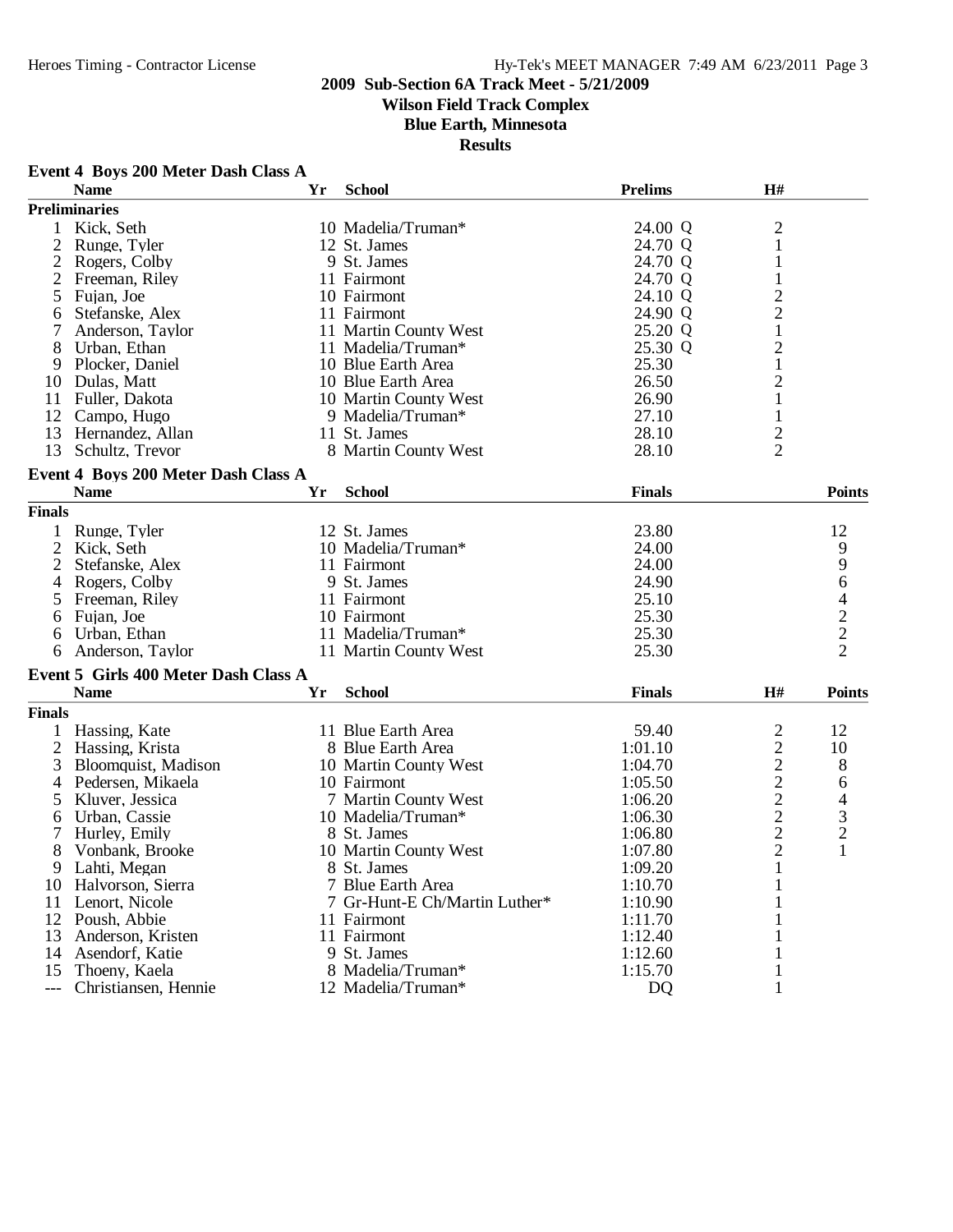# **Wilson Field Track Complex**

**Blue Earth, Minnesota**

| Event 6 Boys 400 Meter Dash Class A |  |  |  |  |  |  |
|-------------------------------------|--|--|--|--|--|--|
|-------------------------------------|--|--|--|--|--|--|

|                | Event 6 Boys 400 Meter Dash Class A        |    |                                |               |                                            |                                            |
|----------------|--------------------------------------------|----|--------------------------------|---------------|--------------------------------------------|--------------------------------------------|
|                | <b>Name</b>                                | Yr | <b>School</b>                  | <b>Finals</b> | H#                                         | <b>Points</b>                              |
| <b>Finals</b>  |                                            |    |                                |               |                                            |                                            |
| $\mathbf{1}$   | Schultz, Adam                              |    | 9 Fairmont                     | 53.40         |                                            | 12                                         |
| $\overline{2}$ | Thompson, Thane                            |    | 9 Fairmont                     | 54.30         | $\frac{2}{2}$                              | 10                                         |
| 3              | Botzet, Jeremy                             |    | 10 Fairmont                    | 54.70         |                                            | 8                                          |
| 4              | Wolle, Garrett                             |    | 11 Gr-Hunt-E Ch/Martin Luther* | 54.80         | $\overline{c}$                             | 6                                          |
| 5              | Marquez, Carlos                            |    | 8 St. James                    | 55.00         | $\overline{c}$                             | $\overline{4}$                             |
| 6              | Alvarado, Giovanni                         |    | 9 St. James                    | 55.90         | $\mathbf{1}$                               | 2.50                                       |
| 6              | Zebedee, Jake                              |    | 9 Blue Earth Area              | 55.90         |                                            | 2.50                                       |
| 8              | Urevig, Dylan                              |    | 11 Madelia/Truman*             | 57.10         | $\frac{2}{2}$                              | .50                                        |
| 8              | Olson, Jacob                               |    | 9 Blue Earth Area              | 57.10         |                                            | .50                                        |
|                | 10 Bruton, Adam                            |    | 8 St. James                    | 59.00         | $\mathbf{1}$                               |                                            |
| 11             | Frandle, Korey                             |    | 7 Blue Earth Area              | 1:02.70       | 1                                          |                                            |
|                | 12 Fuller, Dakota                          |    | 10 Martin County West          | 1:03.70       |                                            |                                            |
| 13             | Schultz, Trevor                            |    | 8 Martin County West           | 1:04.60       |                                            |                                            |
| 14             | Whitney, Jon                               |    | 8 Madelia/Truman*              | 1:04.70       | 1                                          |                                            |
| 15             | Koehler, Chandler                          |    | 8 Martin County West           | 1:06.00       | 1                                          |                                            |
|                | <b>Event 7 Girls 800 Meter Run Class A</b> |    |                                |               |                                            |                                            |
|                | <b>Name</b>                                | Yr | <b>School</b>                  | <b>Finals</b> | H#                                         | <b>Points</b>                              |
|                |                                            |    |                                |               |                                            |                                            |
| <b>Finals</b>  |                                            |    |                                |               |                                            |                                            |
| 1              | Riley, Jami                                |    | 11 Fairmont                    | 2:26.20       | $\overline{c}$                             | 12                                         |
|                | 2 Lundgren, Alison                         |    | 11 Fairmont                    | 2:31.00       |                                            | 10                                         |
| 3              | Zaharia, Emily                             |    | 7 Madelia/Truman*              | 2:33.80       | $\begin{array}{c} 2 \\ 2 \\ 2 \end{array}$ | 8                                          |
| 4              | Rode, Calli                                |    | 12 Madelia/Truman*             | 2:34.20       |                                            | 6                                          |
| 5              | Thiesse, Tracy                             |    | 8 Fairmont                     | 2:34.40       |                                            | $\begin{array}{c} 4 \\ 3 \\ 2 \end{array}$ |
| 6              | Mortenson, Mariah                          |    | 9 St. James                    | 2:41.20       | $\overline{c}$                             |                                            |
| 7              | Hartwig, Mariah                            |    | 10 Madelia/Truman*             | 2:43.20       | 1                                          |                                            |
| 8              | Posivio, Naomi                             |    | 10 Martin County West          | 2:45.50       | $\overline{c}$                             | $\mathbf{1}$                               |
| 9              | Determan, MacKenzie                        |    | 10 Blue Earth Area             | 2:46.20       | 1                                          |                                            |
| 10             | Olson, Mattie                              |    | 11 Martin County West          | 2:49.10       | 1                                          |                                            |
| 11             | Ruiz-Ramirez, Maggie                       |    | 9 St. James                    | 2:53.70       |                                            |                                            |
| 12             | Anderson, Emi                              |    | 10 Martin County West          | 2:55.10       |                                            |                                            |
| 13             | Wakey, Amanda                              |    | 9 Gr-Hunt-E Ch/Martin Luther*  | 2:56.60       |                                            |                                            |
|                | 14 Lindquist, Megan                        |    | 9 St. James                    | 2:57.60       |                                            |                                            |
|                | 15 Rover, April                            |    | 11 Blue Earth Area             | 3:03.70       |                                            |                                            |
| $---$          | Wagner, Rylee                              |    | 10 Blue Earth Area             | DQ            | $\overline{2}$                             |                                            |
|                | Event 8 Boys 800 Meter Run Class A         |    |                                |               |                                            |                                            |
|                | <b>Name</b>                                | Yr | <b>School</b>                  | <b>Finals</b> | H#                                         | <b>Points</b>                              |
| <b>Finals</b>  |                                            |    |                                |               |                                            |                                            |
| 1              | Leal, Leeroy                               |    | 9 Madelia/Truman*              | 2:06.40       | $\overline{\mathbf{c}}$                    | 12                                         |
| $\overline{2}$ | Eggen, Eli                                 |    | 12 St. James                   | 2:07.00       |                                            | 10                                         |
| 3              | Riley, Robby                               |    | 10 Fairmont                    | 2:07.30       |                                            |                                            |
| 4              | Hanson, Kevin                              |    | 9 Fairmont                     | 2:07.90       | $22222$<br>$222$                           | 8                                          |
| 5              | Krusemark, Caleb                           |    | 11 Martin County West          | 2:09.60       |                                            | 6                                          |
|                | Woratschka, James                          |    | 10 St. James                   | 2:09.90       |                                            | $\overline{4}$                             |
| 6              |                                            |    | 12 Blue Earth Area             | 2:11.90       |                                            | $\frac{3}{2}$                              |
|                | Vega, Eduardo                              |    |                                | 2:14.70       | $\overline{2}$                             |                                            |
|                | 8 Hodges, Alex                             |    | 11 Fairmont                    |               |                                            | $\mathbf{1}$                               |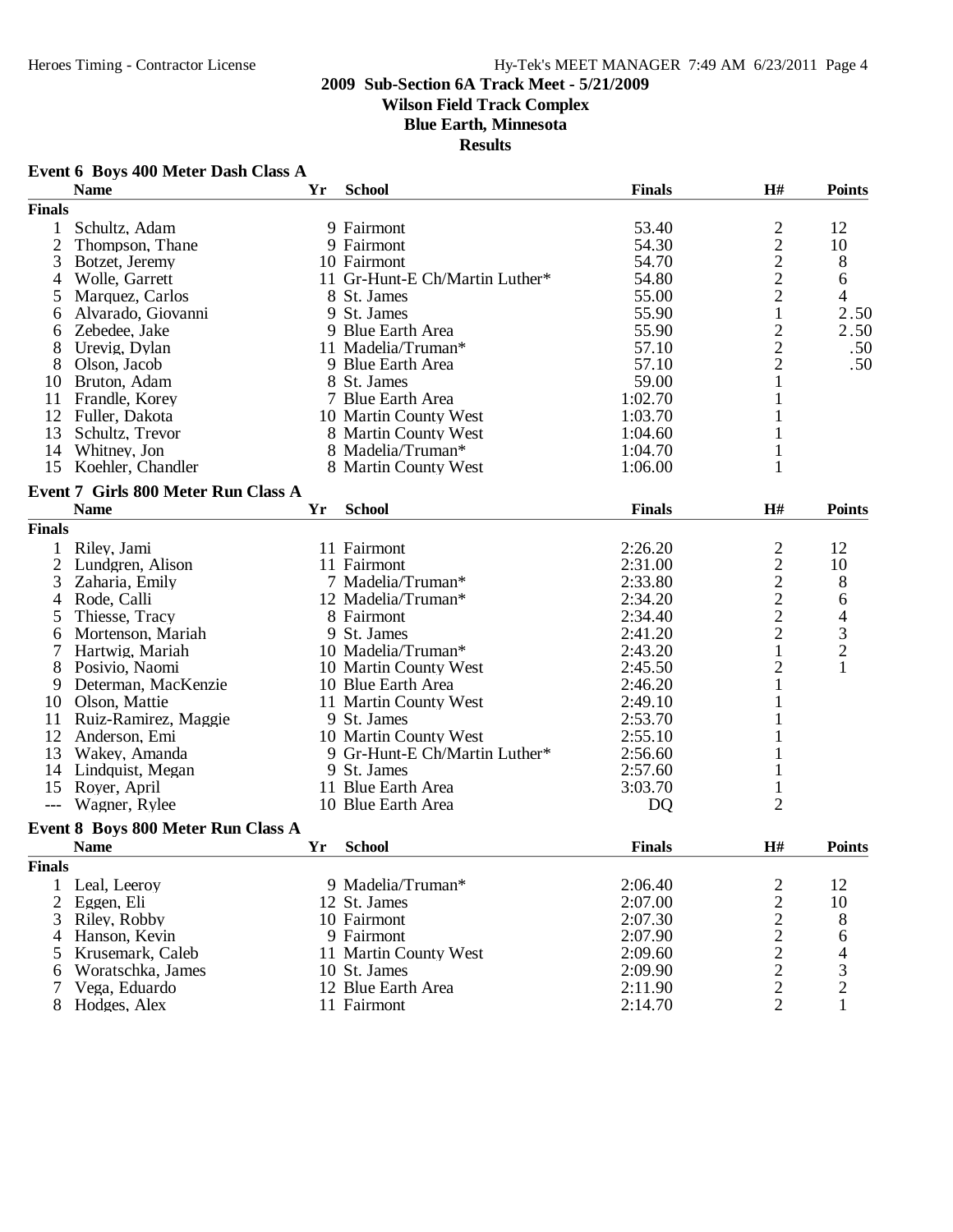**Wilson Field Track Complex**

**Blue Earth, Minnesota**

|               | Finals  (Event 8 Boys 800 Meter Run Class A) |    |                                |                |              |                                            |
|---------------|----------------------------------------------|----|--------------------------------|----------------|--------------|--------------------------------------------|
|               | <b>Name</b>                                  | Yr | <b>School</b>                  | <b>Finals</b>  | H#           | <b>Points</b>                              |
|               | 9 Wagner, Jake                               |    | 9 Blue Earth Area              | 2:16.00        | 1            |                                            |
|               | 10 Cross, Tyler                              |    | 9 St. James                    | 2:17.00        | $\mathbf{1}$ |                                            |
|               | 11 Eckhardt, Daniel                          |    | 11 Blue Earth Area             | 2:20.40        |              |                                            |
| 12            | Wolle, Garrett                               |    | 11 Gr-Hunt-E Ch/Martin Luther* | 2:23.80        |              |                                            |
| 13            | Rode, Connor                                 |    | 10 Madelia/Truman*             | 2:39.00        |              |                                            |
| 14            | Fisher, Alan                                 |    | 10 Gr-Hunt-E Ch/Martin Luther* | 2:40.50        |              |                                            |
| $---$         | Bergeman, Jack                               |    | 7 Madelia/Truman*              | <b>DQ</b>      | 1            |                                            |
|               | Event 9 Girls 1600 Meter Run Class A         |    |                                |                |              |                                            |
|               | <b>Name</b>                                  | Yr | <b>School</b>                  | <b>Finals</b>  |              | <b>Points</b>                              |
| <b>Finals</b> |                                              |    |                                |                |              |                                            |
| 1             | Grandgenett, Courtney                        |    | 9 Blue Earth Area              | 5:32.70        |              | 12                                         |
| 2             | Borkenhagen, Laura                           |    | 9 Madelia/Truman*              | 5:44.30        |              | 10                                         |
| 3             | Hamp, Laura                                  |    | 10 Fairmont                    | 5:51.10        |              | 8                                          |
| 4             | Gerdts, Justine                              |    | 9 Fairmont                     | 5:57.30        |              | 6                                          |
| 5             | Walker, LaNay                                |    | 10 Blue Earth Area             | 6:01.00        |              |                                            |
| 6             | Bjorken, Noel                                |    | 8 Martin County West           | 6:03.50        |              | $\begin{array}{c} 4 \\ 3 \\ 2 \end{array}$ |
|               | Hartwig, Andrea                              |    | 10 Madelia/Truman*             | 6:04.10        |              |                                            |
| 8             | Viesselman, Rachel                           |    | 8 Martin County West           | 6:08.30        |              | 1                                          |
| 9             | Lindquist, Erin                              |    | 12 St. James                   | 6:12.60        |              |                                            |
| 10            | Schultz, Mariah                              |    | 9 Fairmont                     | 6:15.00        |              |                                            |
| 11            | Ammann, Brittany                             |    | 9 St. James                    | 6:16.00        |              |                                            |
| 12            | Hartwig, Mariah                              |    | 10 Madelia/Truman*             | 6:20.60        |              |                                            |
| 13            | Carlson, Hilary                              |    | 12 Martin County West          | 6:26.00        |              |                                            |
| 14            | Tonsager, Liana                              |    | 8 St. James                    | 6:38.10        |              |                                            |
| 15            | Kim, Lori                                    |    | 10 Gr-Hunt-E Ch/Martin Luther* | 7:23.70        |              |                                            |
|               | Warmka, Mandy                                |    | 11 Blue Earth Area             | D <sub>Q</sub> |              |                                            |
|               | Event 10 Boys 1600 Meter Run Class A         |    |                                |                |              |                                            |
|               | <b>Name</b>                                  | Yr | <b>School</b>                  | <b>Finals</b>  |              | <b>Points</b>                              |
| <b>Finals</b> |                                              |    |                                |                |              |                                            |
| 1             | Surber, Jonathon                             |    | 8 St. James                    | 4:41.80        |              | 12                                         |
| 2             | Boehne, Brett                                |    | 12 Fairmont                    | 4:45.10        |              | 10                                         |
| 3             | Leal, Leeroy                                 |    | 9 Madelia/Truman*              | 4:55.90        |              | 8                                          |
| 4             | Nolte, Jacob                                 |    | 11 Martin County West          | 4:57.50        |              | 6                                          |
| 5             | Fuller, Walter                               |    | 8 Martin County West           | 5:01.90        |              |                                            |
| 6             | Wagner, Jake                                 |    | 9 Blue Earth Area              | 5:06.30        |              |                                            |
| 7             | Pedersen, Josh                               |    | 12 Fairmont                    | 5:08.50        |              | $\begin{array}{c} 4 \\ 3 \\ 2 \end{array}$ |
| 8             | Hasek, Andrew                                |    | 11 Fairmont                    | 5:09.20        |              | 1                                          |
| 9.            | Hildebrandt, Ethan                           |    | 11 St. James                   | 5:17.90        |              |                                            |
|               | 10 Zastrow, Micah                            |    | 10 Blue Earth Area             | 5:25.00        |              |                                            |
| 11            | Ekstrom, Levi                                |    | 10 Madelia/Truman*             | 5:25.40        |              |                                            |
|               | 12 Colon, Eric                               |    | 9 Madelia/Truman*              | 5:29.10        |              |                                            |
| 13            | Carreon, Isaac                               |    | 8 St. James                    | 5:29.10        |              |                                            |
|               |                                              |    | 10 Gr-Hunt-E Ch/Martin Luther* |                |              |                                            |
|               | 14 Fisher, Alan<br>Gahler, Dustin            |    | 11 Gr-Hunt-E Ch/Martin Luther* | 6:01.20        |              |                                            |
| 15            | Holm, Justin                                 |    |                                | 6:48.50        |              |                                            |
| $---$         |                                              |    | 10 Martin County West          | D <sub>Q</sub> |              |                                            |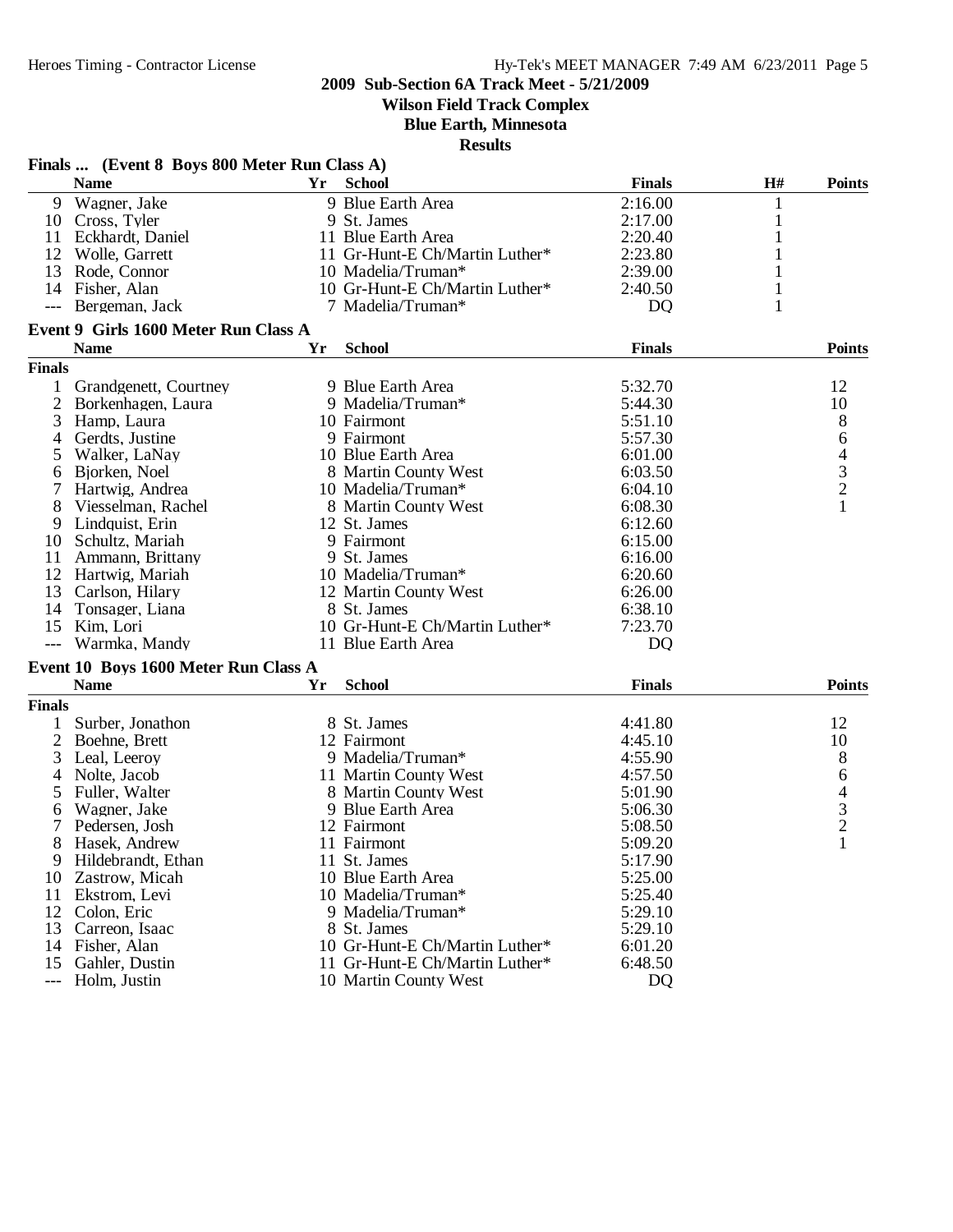# **Wilson Field Track Complex**

**Blue Earth, Minnesota**

|                     | Event 11 Girls 3200 Meter Run Class A    |    |                       |                |                         |                                            |
|---------------------|------------------------------------------|----|-----------------------|----------------|-------------------------|--------------------------------------------|
|                     | <b>Name</b>                              | Yr | <b>School</b>         | <b>Finals</b>  |                         | <b>Points</b>                              |
| <b>Finals</b>       |                                          |    |                       |                |                         |                                            |
| 1                   | Friese, Lauren                           |    | 9 Fairmont            | 11:34.80       |                         | 12                                         |
| 2                   | Haslip, Sophie                           |    | 10 Madelia/Truman*    | 12:31.00       |                         | 10                                         |
| 3                   | Borkenhagen, Laura                       |    | 9 Madelia/Truman*     | 12:34.00       |                         | 8                                          |
| 4                   | Dekkers, Kylie                           |    | 11 Fairmont           | 12:36.20       |                         | 6                                          |
| 5                   | Warmka, Mandy                            |    | 11 Blue Earth Area    | 12:55.20       |                         |                                            |
| 6                   | Viesselman, Rachel                       |    | 8 Martin County West  | 13:07.20       |                         | $\begin{array}{c} 4 \\ 3 \\ 2 \end{array}$ |
| 7                   | Vanasse, Sarah                           |    | 11 Fairmont           | 13:16.80       |                         |                                            |
| 8                   | Bjorken, Noel                            |    | 8 Martin County West  | 13:30.50       |                         | $\mathbf{1}$                               |
| 9                   | Wohlford, Sarah                          |    | 8 Martin County West  | 13:35.30       |                         |                                            |
| 10                  | Bergeman, Briana                         |    | 8 Madelia/Truman*     | 14:28.20       |                         |                                            |
| $\qquad \qquad - -$ | Walker, LaNay                            |    | 10 Blue Earth Area    | D <sub>Q</sub> |                         |                                            |
|                     |                                          |    |                       |                |                         |                                            |
|                     | Event 12 Boys 3200 Meter Run Class A     |    |                       |                |                         |                                            |
|                     | <b>Name</b>                              | Yr | <b>School</b>         | <b>Finals</b>  |                         | <b>Points</b>                              |
| <b>Finals</b>       |                                          |    |                       |                |                         |                                            |
|                     | Christiansen, Brian                      |    | 12 St. James          | 10:18.40       |                         | 12                                         |
| $\overline{2}$      | Ziegelman, Derek                         |    | 12 Fairmont           | 10:21.30       |                         | 10                                         |
| 3                   | Stoffel, Matt                            |    | 10 Martin County West | 10:34.80       |                         | 8                                          |
| 4                   | Kleine, Adam                             |    | 9 Martin County West  | 10:42.00       |                         | 6                                          |
| 5                   | Viesselman, Sam                          |    | 10 Fairmont           | 10:46.00       |                         |                                            |
| 6                   | Arndt, Josh                              |    | 11 Madelia/Truman*    | 11:08.30       |                         |                                            |
|                     | Hasek, Andrew                            |    | 11 Fairmont           | 11:23.80       |                         | $\begin{array}{c} 4 \\ 3 \\ 2 \end{array}$ |
| 8                   | Christians, Brandon                      |    | 10 Blue Earth Area    | 11:38.60       |                         | $\mathbf{1}$                               |
| 9                   | Alleven, Jesse                           |    | 8 Blue Earth Area     | 11:52.00       |                         |                                            |
| 10                  | Goraczkowski, Alvin                      |    | 10 Blue Earth Area    | 13:10.40       |                         |                                            |
|                     | Holm, Justin                             |    | 10 Martin County West | DQ             |                         |                                            |
|                     |                                          |    |                       |                |                         |                                            |
|                     | Event 13 Girls 100 Meter Hurdles Class A |    |                       |                |                         |                                            |
|                     | <b>Name</b>                              | Yr | <b>School</b>         | <b>Prelims</b> | H#                      |                                            |
|                     | <b>Preliminaries</b>                     |    |                       |                |                         |                                            |
|                     | Olson, Taylor                            |    | 10 Martin County West | 16.50 Q        | $\mathbf{1}$            |                                            |
| 2                   | Hagedorn, Marissia                       |    | 9 Blue Earth Area     | 17.20 Q        | $\overline{\mathbf{c}}$ |                                            |
| 2                   | Erickson, Linnea                         |    | 11 Fairmont           | 17.20 Q        | $\overline{c}$          |                                            |
| 4                   | Moeller, Laura                           |    | 11 Fairmont           | 18.00 Q        | $\mathbf{1}$            |                                            |
| 5                   | Firchau, Samantha                        |    | 12 St. James          | 17.70 Q        | $\overline{c}$          |                                            |
| 6                   | Aukes, Kelly                             |    | 10 Blue Earth Area    | 18.20 Q        | $\mathbf{1}$            |                                            |
|                     | Tyler, Caitlynne                         |    | 11 Blue Earth Area    | 18.10 Q        | $\overline{c}$          |                                            |
| 8                   | Thate, Erica                             |    | 10 Fairmont           | 18.30 Q        | $\mathbf{1}$            |                                            |
|                     | 9 Frederickson, Abby                     |    | 11 St. James          | 18.90          | $\mathbf{1}$            |                                            |
| 10                  | Lahti, Rachel                            |    | 11 St. James          | 20.00          | $\overline{2}$          |                                            |
|                     |                                          |    |                       |                |                         |                                            |
|                     | Event 13 Girls 100 Meter Hurdles Class A |    |                       |                |                         |                                            |
|                     | <b>Name</b>                              | Yr | <b>School</b>         | <b>Finals</b>  |                         | <b>Points</b>                              |
| <b>Finals</b>       |                                          |    |                       |                |                         |                                            |
| 1                   | Olson, Taylor                            |    | 10 Martin County West | 16.50          |                         | 12                                         |
| 2                   | Hagedorn, Marissia                       |    | 9 Blue Earth Area     | 17.00          |                         | 10                                         |
| 3                   | Erickson, Linnea                         |    | 11 Fairmont           | 17.10          |                         | 8                                          |
|                     | 4 Firchau, Samantha                      |    | 12 St. James          | 17.40          |                         | 6                                          |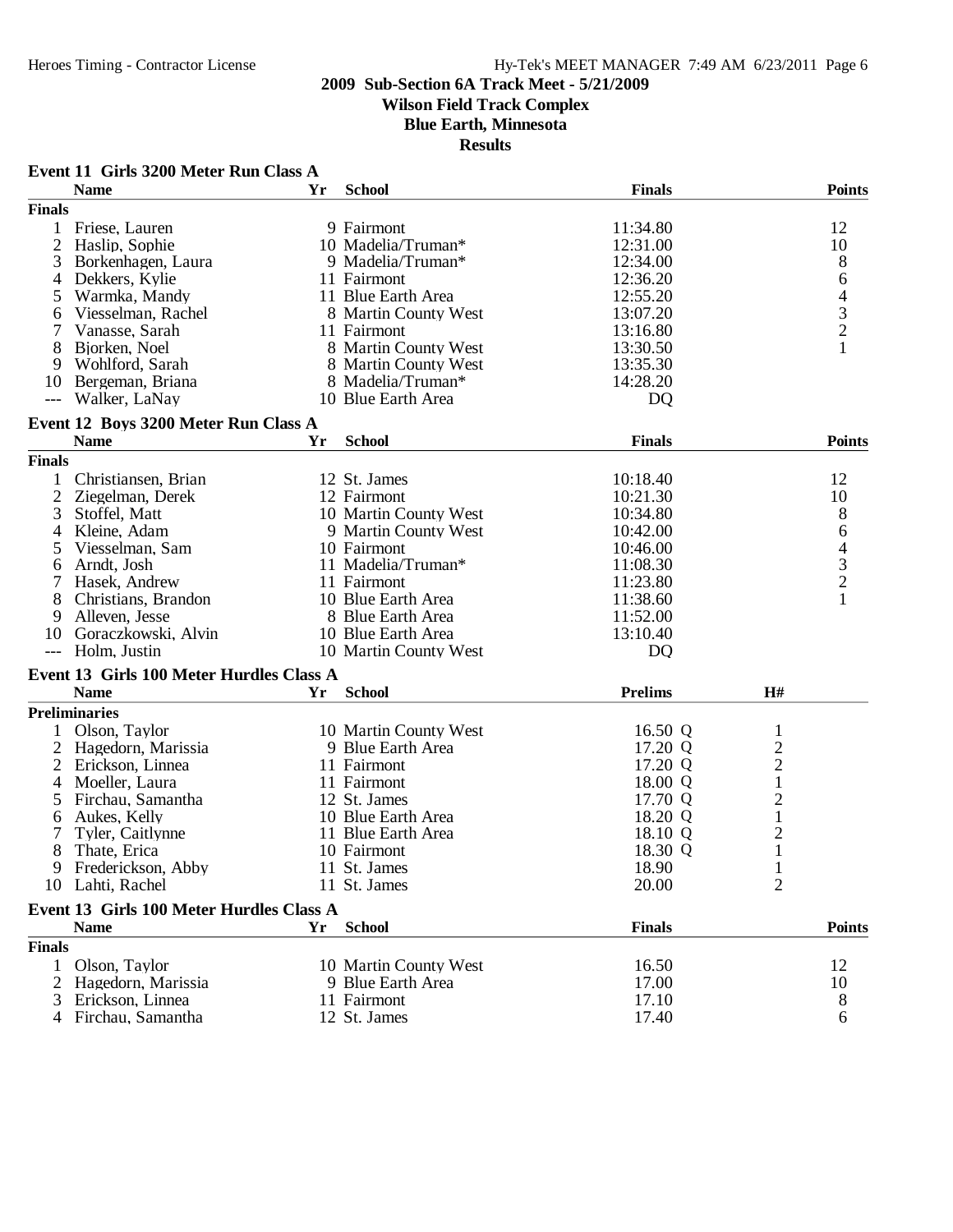**Wilson Field Track Complex**

**Blue Earth, Minnesota**

|               | Finals  (Event 13 Girls 100 Meter Hurdles Class A) |    |                                |               |                |                          |
|---------------|----------------------------------------------------|----|--------------------------------|---------------|----------------|--------------------------|
|               | <b>Name</b>                                        | Yr | <b>School</b>                  | <b>Finals</b> |                | <b>Points</b>            |
| 5.            | Moeller, Laura                                     |    | 11 Fairmont                    | 17.90         |                | 4                        |
| 6             | Tyler, Caitlynne                                   |    | 11 Blue Earth Area             | 18.10         |                | 3                        |
| 7             | Thate, Erica                                       |    | 10 Fairmont                    | 18.20         |                | $\overline{2}$           |
| 8             | Aukes, Kelly                                       |    | 10 Blue Earth Area             | 18.40         |                | 1                        |
|               | Event 14 Boys 110 Meter Hurdles Class A            |    |                                |               |                |                          |
|               | <b>Name</b>                                        | Yr | <b>School</b>                  | <b>Finals</b> |                | <b>Points</b>            |
| <b>Finals</b> |                                                    |    |                                |               |                |                          |
|               | 1 Carr, Nathan                                     |    | 11 Blue Earth Area             | 15.80         |                | 12                       |
|               | 2 McMurtry, Justin                                 |    | 10 Fairmont                    | 17.80         |                | 10                       |
| 3             | Kotewa, Taylor                                     |    | 12 Fairmont                    | 18.00         |                | 8                        |
|               | 4 Rettke, Nathan                                   |    | 11 Fairmont                    | 19.20         |                | 6                        |
| 5             | Garry, Doug                                        |    | 10 Gr-Hunt-E Ch/Martin Luther* | 20.20         |                | $\overline{\mathcal{L}}$ |
| 6             | Collier, Mason                                     |    | 8 St. James                    | 21.30         |                |                          |
| 7             | West, Anthony                                      |    | 12 St. James                   | 22.50         |                | $\frac{3}{2}$            |
| 8             | Goraczkowski, Alvin                                |    | 10 Blue Earth Area             | 25.50         |                | $\mathbf{1}$             |
|               |                                                    |    |                                |               |                |                          |
|               | Event 15 Girls 300 Meter Hurdles Class A           |    |                                |               |                |                          |
|               | <b>Name</b>                                        | Yr | <b>School</b>                  | <b>Finals</b> | $\mathbf{H}$ # | <b>Points</b>            |
| <b>Finals</b> |                                                    |    |                                |               |                |                          |
|               | 1 Hitchcock, Mary                                  |    | 11 Fairmont                    | 48.50         | $\overline{2}$ | 12                       |
|               | 2 Firchau, Samantha                                |    | 12 St. James                   | 50.90         | $\overline{c}$ | 10                       |
|               | 3 Hagedorn, Marissia                               |    | 9 Blue Earth Area              | 51.70         | $\overline{c}$ | 8                        |
|               | 4 Frederickson, Abby                               |    | 11 St. James                   | 52.80         | $\overline{c}$ | 6                        |
| 5             | Kloeckner, Ashley                                  |    | 9 Fairmont                     | 54.50         | $\overline{2}$ | $\overline{\mathcal{L}}$ |
| 6             | Moeller, Laura                                     |    | 11 Fairmont                    | 54.90         | $\overline{2}$ | 3                        |
| 7             | Shultz, Megan                                      |    | 11 Martin County West          | 55.00         | $\mathbf{1}$   | $\overline{2}$           |
| 8             | Tyler, Caitlynne                                   |    | 11 Blue Earth Area             | 55.50         | $\overline{2}$ | 1                        |
| 9             | Aukes, Kelly                                       |    | 10 Blue Earth Area             | 55.90         | 1              |                          |
|               | 10 Carvatt, Jessica                                |    | 8 St. James                    | 56.30         | $\overline{c}$ |                          |
|               | 11 Alsworth, Liz                                   |    | 10 Martin County West          | 1:06.00       | 1              |                          |
|               | Event 16 Boys 300 Meter Hurdles Class A            |    |                                |               |                |                          |
|               | <b>Name</b>                                        | Yr | <b>School</b>                  | <b>Finals</b> | H#             | <b>Points</b>            |
| <b>Finals</b> |                                                    |    |                                |               |                |                          |
| $\mathbf{1}$  | Carr, Nathan                                       |    | 11 Blue Earth Area             | 41.70         | $\overline{c}$ | 12                       |
|               | 2 Koehler, Josh                                    |    | 11 Fairmont                    | 43.20         | $\overline{c}$ | 10                       |
| 3             | McMurtry, Justin                                   |    | 10 Fairmont                    | 44.50         | $\overline{c}$ | 8                        |
|               | 4 Hutchins, Dillan                                 |    | 10 St. James                   | 45.80         | $\overline{c}$ | 6                        |
| 5             | Whitehead, Chris                                   |    | 11 St. James                   | 48.60         | $\overline{c}$ | 4                        |
| 6             | Collier, Mason                                     |    |                                | 50.60         | $\overline{2}$ | 3                        |
|               |                                                    |    | 8 St. James                    |               | $\overline{2}$ |                          |
| 7             | Rettke, Nathan                                     |    | 11 Fairmont                    | 50.80         |                | $\overline{c}$           |
| 8             | Hagedorn, Travis                                   |    | 10 Blue Earth Area             | 52.30         | 1              | 1                        |
| 9             | Kristenson, Kole                                   |    | 9 Gr-Hunt-E Ch/Martin Luther*  | 52.30         | $\mathbf{1}$   |                          |
| 10            | Voyles, Alex                                       |    | 10 Madelia/Truman*             | 54.20         | $\overline{2}$ |                          |
| 11            | Goraczkowski, Alvin                                |    | 10 Blue Earth Area             | 1:08.30       | 1              |                          |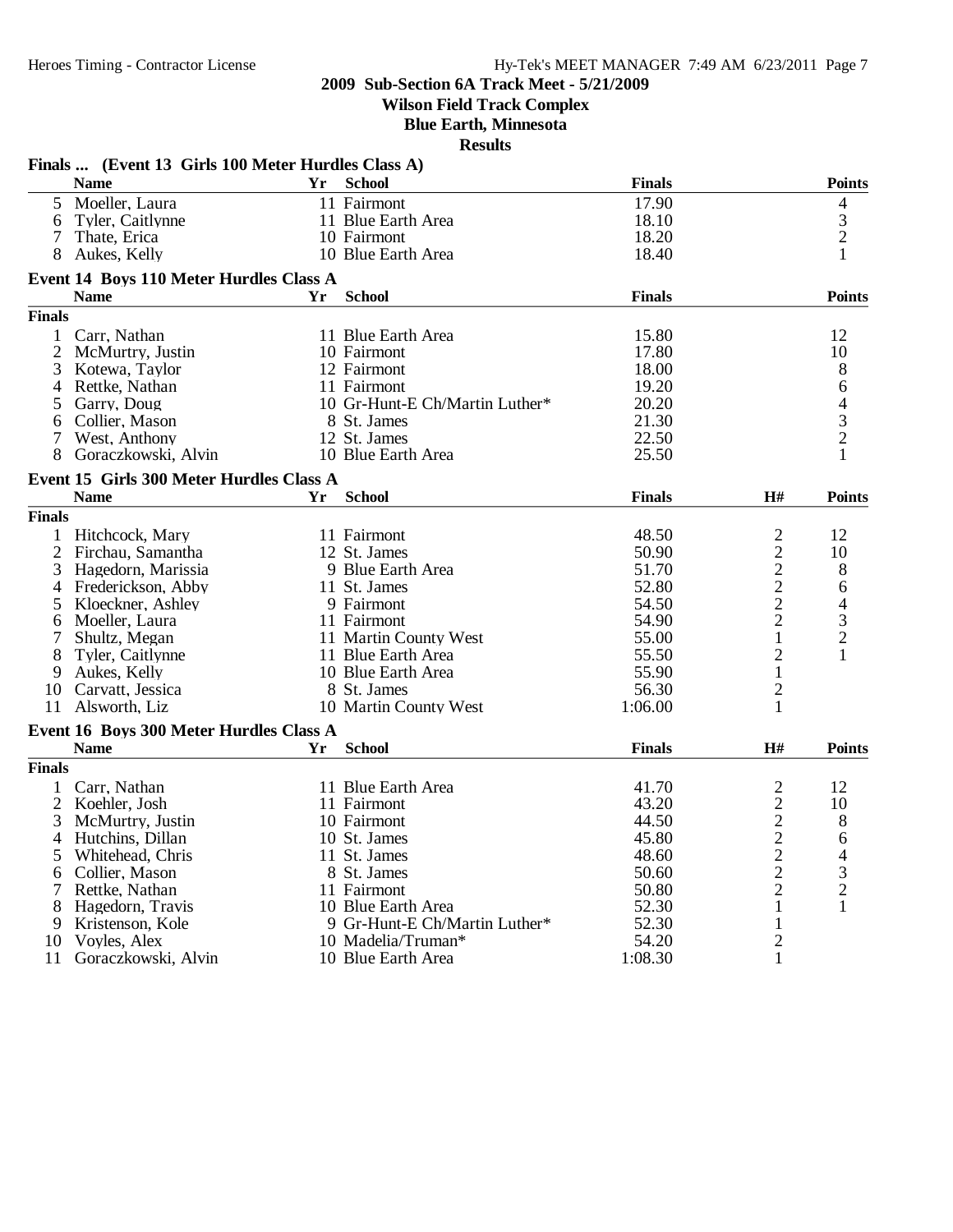**Wilson Field Track Complex**

**Blue Earth, Minnesota**

| Event 17 Girls 4x100 Meter Relay Class A                                  |                        |
|---------------------------------------------------------------------------|------------------------|
| <b>Team</b><br><b>Relay</b><br><b>Finals</b>                              | <b>Points</b>          |
| <b>Finals</b>                                                             |                        |
| <b>Blue Earth Area</b><br>52.70<br>$\mathbf{1}$<br>A                      | 12                     |
| 52.90<br><b>Martin County West</b><br>A                                   | 10                     |
| 54.50<br>3<br>St. James<br>A                                              | 7                      |
| Fairmont<br>54.50<br>3<br>A                                               | 7                      |
| 2) Sandoz, Kelly 11<br>3) Pedersen, Mikaela 10<br>1) Brammeier, Jennie 12 | 4) Boehne, April 9     |
| 5 Madelia/Truman*<br>58.70<br>A                                           | 4                      |
| Gr-Hunt-E Ch/Martin Luther*<br>59.70<br>A<br>6                            | 3                      |
| Event 18 Boys 4x100 Meter Relay Class A                                   |                        |
| <b>Finals</b><br>Team<br><b>Relay</b>                                     | <b>Points</b>          |
| <b>Finals</b>                                                             |                        |
| 1 Fairmont<br>45.40<br>A                                                  | 12                     |
| 2) Gilbertson, Dakota 11<br>3) Roggow, Zach 11<br>1) Izen, Matt 12        | 4) Stefanske, Alex 11  |
| 45.70<br>St. James<br>2<br>A                                              | 10                     |
| 3<br><b>Martin County West</b><br>46.60<br>A                              | 8                      |
| <b>Blue Earth Area</b><br>50.50<br>4<br>A                                 | 6                      |
| Gr-Hunt-E Ch/Martin Luther*<br>50.90<br>A<br>5                            | 4                      |
| Madelia/Truman*<br><b>DQ</b><br>A                                         |                        |
| Event 19 Girls 4x200 Meter Relay Class A                                  |                        |
| <b>Team</b><br><b>Relay</b><br><b>Finals</b>                              | <b>Points</b>          |
| <b>Finals</b>                                                             |                        |
| <b>Blue Earth Area</b><br>1:51.30<br>A                                    | 12                     |
| 2<br>1:52.20<br><b>Martin County West</b><br>A                            | 10                     |
| St. James<br>3<br>1:54.00<br>A                                            | 8                      |
| Fairmont<br>1:55.00<br>4<br>A                                             | 6                      |
| 2) Pedersen, Mikaela 10<br>1) Brammeier, Jennie 12<br>3) Boehne, April 9  | 4) Kloeckner, Ashley 9 |
| Madelia/Truman*<br>1:56.80<br>5<br>A                                      | 4                      |
| 6 Gr-Hunt-E Ch/Martin Luther*<br>2:06.20<br>A                             | 3                      |
|                                                                           |                        |
| Event 20 Boys 4x200 Meter Relay Class A                                   |                        |
| <b>Team</b><br><b>Relay</b><br><b>Finals</b>                              | <b>Points</b>          |
| <b>Finals</b>                                                             |                        |
| 1 Fairmont<br>1:34.60<br>A                                                | 12                     |
| 1) Gilbertson, Dakota 11<br>2) Roggow, Zach 11<br>3) Stefanske, Alex 11   | 4) Botzet, Jeremy 10   |
| 1:35.80<br>2 Blue Earth Area<br>A                                         | 10                     |
| <b>Martin County West</b><br>1:37.50<br>3<br>A                            | 8                      |
| 1:38.20<br>4<br>St. James<br>Α                                            | 6                      |
| 5 Madelia/Truman*<br>1:38.50<br>A                                         | 4                      |
| Gr-Hunt-E Ch/Martin Luther*<br>A<br>1:41.60<br>6                          | 3                      |
| Event 21 Girls 4x400 Meter Relay Class A                                  |                        |
| <b>Finals</b><br><b>Team</b><br><b>Relay</b>                              | <b>Points</b>          |
| <b>Finals</b>                                                             |                        |
| <b>Blue Earth Area</b><br>4:08.20<br>A<br>1.                              | 12                     |
| Fairmont<br>4:09.70<br>2<br>A                                             | 10                     |
| 2) Hitchcock, Mary 11<br>3) Riley, Jami 11<br>1) Brammeier, Jennie 12     | 4) Friese, Lauren 9    |
| <b>Martin County West</b><br>4:18.30<br>A                                 | 8                      |
| Madelia/Truman*<br>4:37.10<br>4<br>Α                                      | 6                      |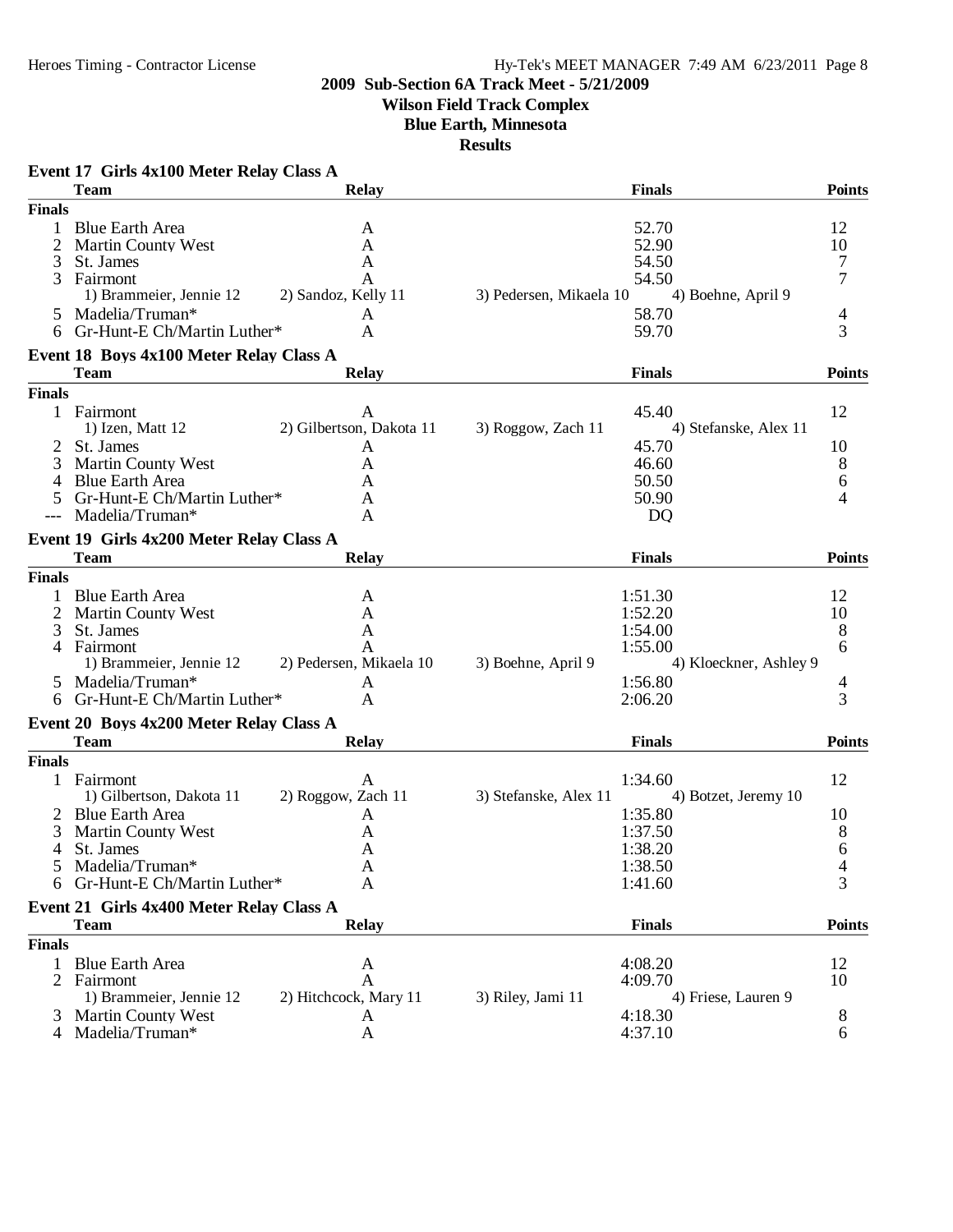# **Wilson Field Track Complex**

**Blue Earth, Minnesota**

|                | Finals  (Event 21 Girls 4x400 Meter Relay Class A)<br><b>Team</b> |                                |                      | <b>Finals</b>          | <b>Points</b>         |
|----------------|-------------------------------------------------------------------|--------------------------------|----------------------|------------------------|-----------------------|
|                | 5 St. James                                                       | <b>Relay</b><br>A              |                      | 4:56.40                | 4                     |
|                |                                                                   |                                |                      |                        |                       |
|                | Event 22 Boys 4x400 Meter Relay Class A                           |                                |                      |                        |                       |
|                | <b>Team</b>                                                       | <b>Relay</b>                   |                      | <b>Finals</b>          | <b>Points</b>         |
| <b>Finals</b>  |                                                                   |                                |                      |                        |                       |
| $\mathbf{1}$   | Fairmont                                                          | A                              |                      | 3:37.30                | 12                    |
|                | 1) Koehler, Josh 11                                               | 2) Roggow, Zach 11             | 3) Botzet, Jeremy 10 | 4) Zellmer, Garrett 10 |                       |
|                | <b>Blue Earth Area</b>                                            | A                              |                      | 3:48.00                | 10                    |
| 3              | Madelia/Truman*                                                   | A                              |                      | 3:51.30                | 8                     |
| 4              | St. James                                                         | A                              |                      | 3:57.80                | 6                     |
| 5              | <b>Martin County West</b>                                         | A                              |                      | 4:47.80                | 4                     |
|                | Event 23 Girls 4x800 Meter Relay Class A                          |                                |                      |                        |                       |
|                | Team                                                              | <b>Relay</b>                   |                      | <b>Finals</b>          | <b>Points</b>         |
| <b>Finals</b>  |                                                                   |                                |                      |                        |                       |
|                | 1 Fairmont                                                        | A                              |                      | 9:51.80                | 12                    |
|                | 1) Hitchcock, Mary 11                                             | 2) Riley, Jami 11              | 3) Hamp, Laura 10    | 4) Friese, Lauren 9    |                       |
| 2              | Madelia/Truman*                                                   | A                              |                      | 10:32.60               | 10                    |
| 3              | St. James                                                         | A                              |                      | 10:58.20               | 8                     |
| 4              | <b>Martin County West</b>                                         | A                              |                      | 11:02.40               | 6                     |
|                | Event 24 Boys 4x800 Meter Relay Class A                           |                                |                      |                        |                       |
|                | <b>Team</b>                                                       | <b>Relay</b>                   |                      | <b>Finals</b>          | <b>Points</b>         |
| <b>Finals</b>  |                                                                   |                                |                      |                        |                       |
| 1              | St. James                                                         | A                              |                      | 8:24.30                | 12                    |
| $\overline{2}$ | Fairmont                                                          | A                              |                      | 8:24.70                | 10                    |
|                | 1) Boehne, Brett 12                                               | 2) Koehler, Josh 11            | 3) Riley, Robby 10   |                        | 4) Viesselman, Sam 10 |
| 3              | <b>Martin County West</b>                                         | A                              |                      | 9:22.80                | 8                     |
|                | 4 Blue Earth Area                                                 | A                              |                      | 9:58.70                | 6                     |
|                |                                                                   |                                |                      |                        |                       |
|                | Event 25 Girls High Jump Class A                                  |                                |                      |                        |                       |
|                | <b>Name</b>                                                       | <b>School</b><br>Yr            |                      | <b>Finals</b>          | <b>Points</b>         |
| <b>Finals</b>  |                                                                   |                                |                      |                        |                       |
| 1              | Taylor, Alyssa                                                    | 10 Martin County West          |                      | 5-01.00                | 12                    |
| 2              | Wagner, Rylee                                                     | 10 Blue Earth Area             |                      | 5-00.00                | 10                    |
| 3              | Brandts, Briana                                                   | 10 St. James                   |                      | $5 - 00.00$            |                       |
| 4              | Bremer, Aly                                                       | 10 Gr-Hunt-E Ch/Martin Luther* |                      | $4 - 10.00$            | $\frac{8}{5}$ 5 3     |
|                | Mortenson, Mariah                                                 | 9 St. James                    |                      | $4 - 10.00$            |                       |
| 6              | Smith, Aziley                                                     | 10 Martin County West          |                      | $4 - 10.00$            |                       |
| Ί              | Brammeier, Jennie                                                 | 12 Fairmont                    |                      | 4-06.00                | $\overline{c}$        |
| 8              | Urban, Cassie                                                     | 10 Madelia/Truman*             |                      | 4-04.00                | 1                     |
|                | Carr, Nicole                                                      | 9 Blue Earth Area              |                      | D <sub>Q</sub>         |                       |
|                | Meyer, Jastin                                                     | 8 Blue Earth Area              |                      | D <sub>Q</sub>         |                       |
| $---$          | Lahti, Megan                                                      | 8 St. James                    |                      | DQ                     |                       |
|                | Thiesse, Tracy                                                    | 8 Fairmont                     |                      | DQ                     |                       |
|                | Lange, Libbie                                                     | 8 Martin County West           |                      | <b>DQ</b>              |                       |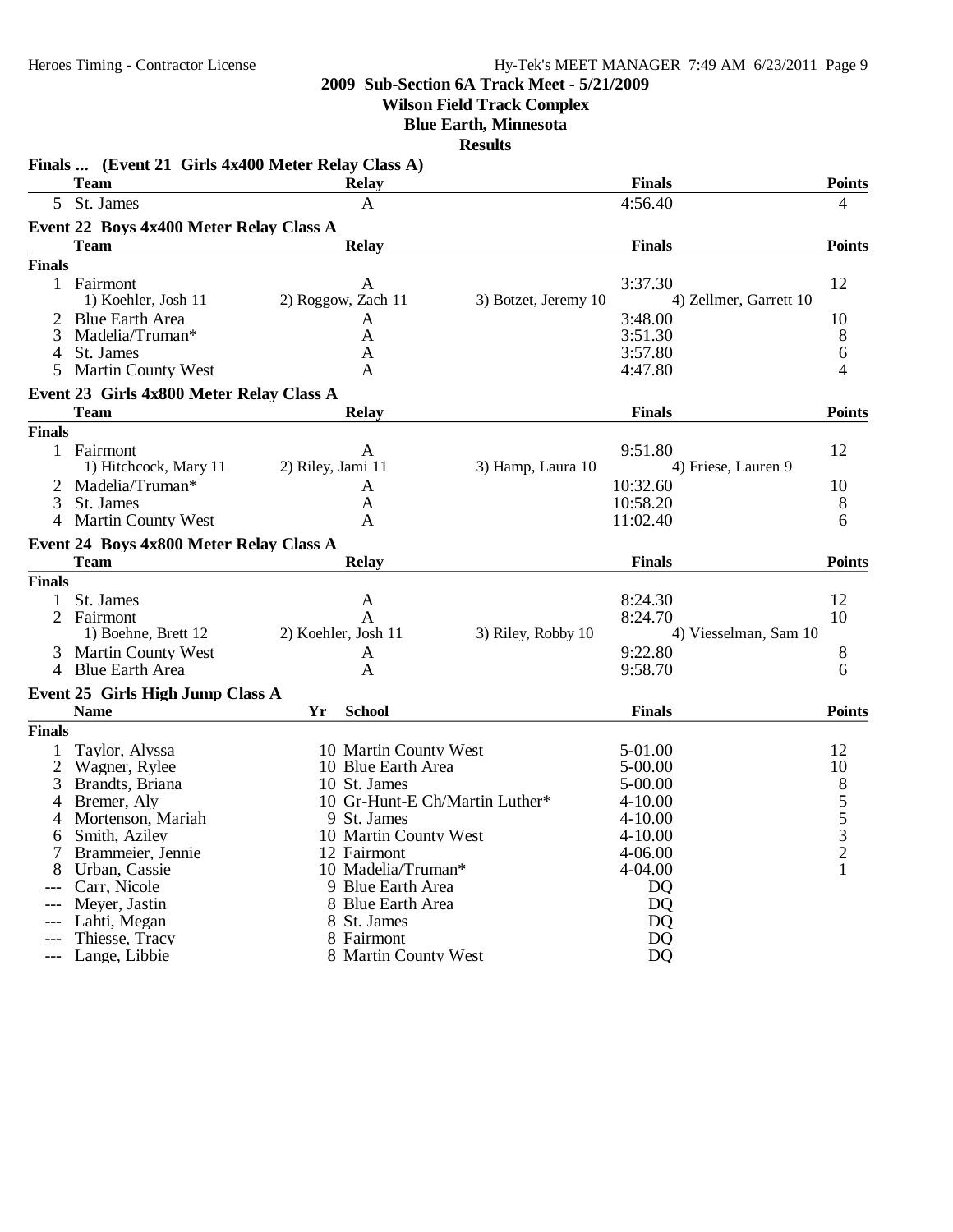**Wilson Field Track Complex**

**Blue Earth, Minnesota**

**Results**

|                | <b>Name</b>                              | Yr | <b>School</b>                  | <b>Finals</b>  | <b>Points</b>                              |
|----------------|------------------------------------------|----|--------------------------------|----------------|--------------------------------------------|
| <b>Finals</b>  |                                          |    |                                |                |                                            |
| 1              | Carr, Nathan                             |    | 11 Blue Earth Area             | $5 - 10.00$    | 12                                         |
| $\overline{2}$ | Runge, Tyler                             |    | 12 St. James                   | 5-08.00        | 10                                         |
| 3              | McMurtry, Justin                         |    | 10 Fairmont                    | 5-08.00        | 8                                          |
| 4              | Kristenson, Kole                         |    | 9 Gr-Hunt-E Ch/Martin Luther*  | 5-08.00        | 6                                          |
| 5              | Darrington, Isaac                        |    | 8 Blue Earth Area              | 5-04.00        | $\overline{\mathcal{L}}$                   |
| 6              | Thompson, Thane                          |    | 9 Fairmont                     | 5-02.00        | 3                                          |
| 7              | Garry, Doug                              |    | 10 Gr-Hunt-E Ch/Martin Luther* | 5-02.00        | 1.50                                       |
| 7              | Gilbertson, Dakota                       |    | 11 Fairmont                    | 5-02.00        | 1.50                                       |
| 9              | Fuller, Dakota                           |    | 10 Martin County West          | $4 - 00.00$    |                                            |
| 9              | Urevig, Dylan                            |    | 11 Madelia/Truman*             | $4 - 00.00$    |                                            |
| 9              | Whitehead, Chris                         |    | 11 St. James                   | $4 - 00.00$    |                                            |
| 9              | Hanson, Tyler                            |    | 8 St. James                    | $4 - 00.00$    |                                            |
|                | Klinksiek, Cole                          |    | 8 Blue Earth Area              | D <sub>Q</sub> |                                            |
|                | Balcom, Matt                             |    | 10 Gr-Hunt-E Ch/Martin Luther* | D <sub>Q</sub> |                                            |
| $--$           | Kleine, Adam                             |    | 9 Martin County West           | D <sub>Q</sub> |                                            |
|                | <b>Event 27 Girls Pole Vault Class A</b> |    |                                |                |                                            |
|                | <b>Name</b>                              | Yr | <b>School</b>                  | <b>Finals</b>  | <b>Points</b>                              |
| <b>Finals</b>  |                                          |    |                                |                |                                            |
| 1              | Thate, Erica                             |    | 10 Fairmont                    | 10-00.00       | 12                                         |
| $\overline{2}$ | Hagedorn, Marissia                       |    | 9 Blue Earth Area              | 9-06.00        | 10                                         |
| 3              | Walker, LaNay                            |    | 10 Blue Earth Area             | 8-06.00        | 8                                          |
| 4              | Determan, MacKenzie                      |    | 10 Blue Earth Area             | 8-00.00        | 6                                          |
| 5              | Krumholz, Katie                          |    | 11 Fairmont                    | 7-06.00        | 4                                          |
| 6              | Hurley, Erin                             |    | 8 St. James                    | $6 - 06.00$    | 2.50                                       |
| 6              | Ammann, Brittany                         |    | 9 St. James                    | 6-06.00        | 2.50                                       |
| 8              | Gonzalez, Karen                          |    | 9 St. James                    | $6 - 06.00$    | $\mathbf{1}$                               |
| 9              | Poush, Abbie                             |    | 11 Fairmont                    | 6-06.00        |                                            |
|                | <b>Event 28 Boys Pole Vault Class A</b>  |    |                                |                |                                            |
|                | <b>Name</b>                              | Yr | <b>School</b>                  | <b>Finals</b>  | <b>Points</b>                              |
| <b>Finals</b>  |                                          |    |                                |                |                                            |
| 1              | Ricard, Carson                           |    | 9 Fairmont                     | 12-00.00       | 12                                         |
| 2              | Fujan, Joe                               |    | 10 Fairmont                    | 12-00.00       | 10                                         |
| 3              | Zebedee, Jake                            |    | 9 Blue Earth Area              | 11-06.00       | 8                                          |
| 4              | Eggen, Eli                               |    | 12 St. James                   | 11-06.00       | 6                                          |
| 5              | Driano, Joe                              |    | 9 Fairmont                     | 11-06.00       |                                            |
| 6              | Whitehead, Chris                         |    | 11 St. James                   | 11-00.00       |                                            |
|                | Tvedten, Zach                            |    | 10 Blue Earth Area             | 10-00.00       | $\begin{array}{c} 4 \\ 3 \\ 2 \end{array}$ |
|                | 8 Flores, Santos                         |    | 10 Blue Earth Area             | 10-00.00       | $\mathbf{1}$                               |
| 9              | Hanson, Tyler                            |    | 8 St. James                    | $9 - 00.00$    |                                            |
|                |                                          |    |                                |                |                                            |
|                | Event 29 Girls Long Jump Class A         |    |                                | <b>Prelims</b> |                                            |
|                | <b>Name</b><br><b>Preliminaries</b>      | Yr | <b>School</b>                  |                |                                            |
|                |                                          |    |                                |                |                                            |
|                | 1 Erickson, Linnea                       |    | 11 Fairmont                    | 15-03.25 q     |                                            |
|                | 2 Bloomquist, Madison                    |    | 10 Martin County West          | $15-00.75$ q   |                                            |
|                | 3 Flohrs, Megan                          |    | 12 St. James                   | 14-09.25 q     |                                            |

# **Event 26 Boys High Jump Class A**

3 Flohrs, Megan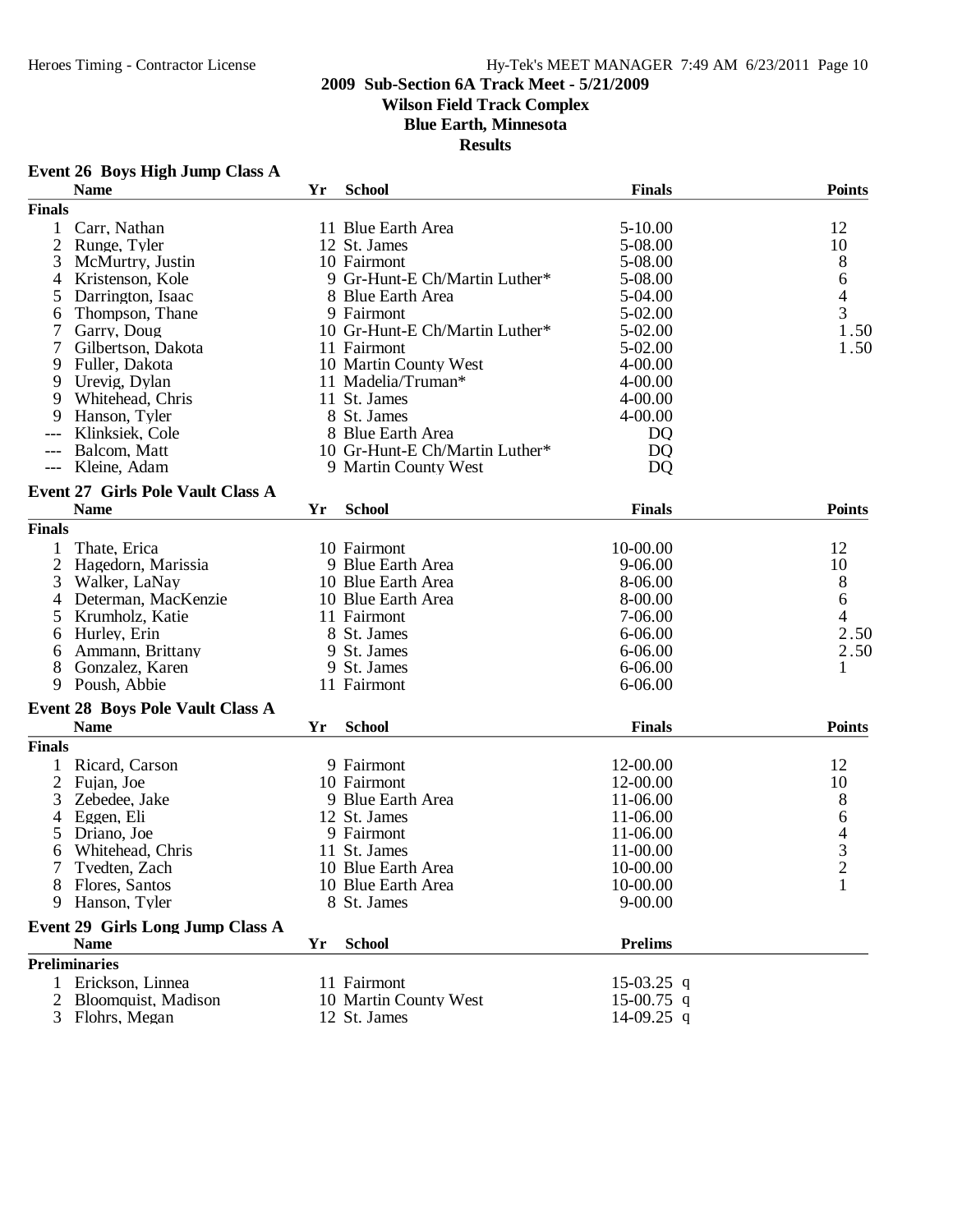**Wilson Field Track Complex**

**Blue Earth, Minnesota**

**Results**

# **Preliminaries ... (Event 29 Girls Long Jump Class A)**

| 11 Martin County West<br>$14-05.50$ q<br>Knaak, Sarah<br>4<br>Olson, Taylor<br>10 Martin County West<br>$14-05.50$ q<br>4<br>Boehne, April<br>9 Fairmont<br>14-05.25 q<br>6<br>7<br>Bremer, Aly<br>10 Gr-Hunt-E Ch/Martin Luther*<br>$14-02.25$ q<br>11 Fairmont<br>8<br>Sandoz, Kelly<br>14-00.00 $q$<br>11 St. James<br>Schwarz, Katie<br>12-08.75<br>9<br>12-04.25<br>Flohrs, Devon<br>8 St. James<br>10<br>11<br>Weiss, Carissa<br>12 Gr-Hunt-E Ch/Martin Luther*<br>12-00.25<br>12 Fenske, Mara<br>8 Blue Earth Area<br>11-08.25<br>13<br>Zaharia, Emily<br>7 Madelia/Truman*<br>11-00.00<br>9 Madelia/Truman*<br>10-10.50<br>14<br>Ringeisen, Katie<br>10-01.50<br>15 Ringeisen, Amy<br>12 Madelia/Truman*<br>Event 29 Girls Long Jump Class A<br><b>Name</b><br><b>School</b><br><b>Finals</b><br><b>Points</b><br>Yr<br><b>Finals</b><br>Erickson, Linnea<br>11 Fairmont<br>15-03.25<br>12<br>1<br>$\mathfrak{2}$<br>10<br>Bloomquist, Madison<br>10 Martin County West<br>15-00.75<br>3<br>8<br>Flohrs, Megan<br>12 St. James<br>14-09.25<br>$\begin{array}{c} 5 \\ 5 \\ 3 \\ 2 \end{array}$<br>11 Martin County West<br>Knaak, Sarah<br>14-05.50<br>4<br>14-05.50<br>Olson, Taylor<br>10 Martin County West<br>4<br>Boehne, April<br>9 Fairmont<br>14-05.25<br>6<br>10 Gr-Hunt-E Ch/Martin Luther*<br>7<br>Bremer, Aly<br>14-02.25<br>$\mathbf{1}$<br>11 Fairmont<br>14-00.00<br>8<br>Sandoz, Kelly<br>Event 30 Boys Long Jump Class A<br><b>School</b><br><b>Prelims</b><br><b>Name</b><br>Yr<br><b>Preliminaries</b><br>Zellmer, Garrett<br>10 Fairmont<br>$18-04.75$ q<br>1<br>$\overline{2}$<br>11 Gr-Hunt-E Ch/Martin Luther*<br>Wolle, Garrett<br>$17-11.00$ q<br>3<br>Olson, Eric<br>12 Martin County West<br>$17-10.00$ q<br>Tvedten, Zach<br>10 Blue Earth Area<br>$17-09.00$ q<br>4<br>5<br>Roe, JT<br>8 Blue Earth Area<br>$17-06.00$ q<br>Thompson, Thane<br>9 Fairmont<br>$17-04.00$ q<br>6<br>7<br>Shanks, Brady<br>10 Madelia/Truman*<br>$16-09.25$ q<br>8<br>Quade, Ranier<br>9 Fairmont<br>$16-09.00$ q<br>10 Gr-Hunt-E Ch/Martin Luther*<br>16-02.50<br>Garry, Doug<br>9<br>Alvarado, Giovanni<br>9 St. James<br>16-01.75<br>10<br>11<br>10 Martin County West<br>15-04.25<br>Schliesman, Alex<br>12 Ekstrom, Levi<br>10 Madelia/Truman*<br>14-06.25<br>13<br>Beattie, Nick<br>8 Blue Earth Area<br>14-03.50<br>10 Gr-Hunt-E Ch/Martin Luther*<br>13-08.00<br>14<br>Fisher, Alan<br>Fuller, Dakota<br>10 Martin County West<br>DQ<br>Cobb, Kevin<br>7 St. James<br>DO<br>Urban, Ethan<br>11 Madelia/Truman*<br>DQ<br>--- | <b>Name</b> | Yr | <b>School</b> | <b>Prelims</b> |  |
|------------------------------------------------------------------------------------------------------------------------------------------------------------------------------------------------------------------------------------------------------------------------------------------------------------------------------------------------------------------------------------------------------------------------------------------------------------------------------------------------------------------------------------------------------------------------------------------------------------------------------------------------------------------------------------------------------------------------------------------------------------------------------------------------------------------------------------------------------------------------------------------------------------------------------------------------------------------------------------------------------------------------------------------------------------------------------------------------------------------------------------------------------------------------------------------------------------------------------------------------------------------------------------------------------------------------------------------------------------------------------------------------------------------------------------------------------------------------------------------------------------------------------------------------------------------------------------------------------------------------------------------------------------------------------------------------------------------------------------------------------------------------------------------------------------------------------------------------------------------------------------------------------------------------------------------------------------------------------------------------------------------------------------------------------------------------------------------------------------------------------------------------------------------------------------------------------------------------------------------------------------------------------------------------------------------------------------------------------------------------------------------------------------------------------------------------------------------------------------------------------------------------------------------------------|-------------|----|---------------|----------------|--|
|                                                                                                                                                                                                                                                                                                                                                                                                                                                                                                                                                                                                                                                                                                                                                                                                                                                                                                                                                                                                                                                                                                                                                                                                                                                                                                                                                                                                                                                                                                                                                                                                                                                                                                                                                                                                                                                                                                                                                                                                                                                                                                                                                                                                                                                                                                                                                                                                                                                                                                                                                      |             |    |               |                |  |
|                                                                                                                                                                                                                                                                                                                                                                                                                                                                                                                                                                                                                                                                                                                                                                                                                                                                                                                                                                                                                                                                                                                                                                                                                                                                                                                                                                                                                                                                                                                                                                                                                                                                                                                                                                                                                                                                                                                                                                                                                                                                                                                                                                                                                                                                                                                                                                                                                                                                                                                                                      |             |    |               |                |  |
|                                                                                                                                                                                                                                                                                                                                                                                                                                                                                                                                                                                                                                                                                                                                                                                                                                                                                                                                                                                                                                                                                                                                                                                                                                                                                                                                                                                                                                                                                                                                                                                                                                                                                                                                                                                                                                                                                                                                                                                                                                                                                                                                                                                                                                                                                                                                                                                                                                                                                                                                                      |             |    |               |                |  |
|                                                                                                                                                                                                                                                                                                                                                                                                                                                                                                                                                                                                                                                                                                                                                                                                                                                                                                                                                                                                                                                                                                                                                                                                                                                                                                                                                                                                                                                                                                                                                                                                                                                                                                                                                                                                                                                                                                                                                                                                                                                                                                                                                                                                                                                                                                                                                                                                                                                                                                                                                      |             |    |               |                |  |
|                                                                                                                                                                                                                                                                                                                                                                                                                                                                                                                                                                                                                                                                                                                                                                                                                                                                                                                                                                                                                                                                                                                                                                                                                                                                                                                                                                                                                                                                                                                                                                                                                                                                                                                                                                                                                                                                                                                                                                                                                                                                                                                                                                                                                                                                                                                                                                                                                                                                                                                                                      |             |    |               |                |  |
|                                                                                                                                                                                                                                                                                                                                                                                                                                                                                                                                                                                                                                                                                                                                                                                                                                                                                                                                                                                                                                                                                                                                                                                                                                                                                                                                                                                                                                                                                                                                                                                                                                                                                                                                                                                                                                                                                                                                                                                                                                                                                                                                                                                                                                                                                                                                                                                                                                                                                                                                                      |             |    |               |                |  |
|                                                                                                                                                                                                                                                                                                                                                                                                                                                                                                                                                                                                                                                                                                                                                                                                                                                                                                                                                                                                                                                                                                                                                                                                                                                                                                                                                                                                                                                                                                                                                                                                                                                                                                                                                                                                                                                                                                                                                                                                                                                                                                                                                                                                                                                                                                                                                                                                                                                                                                                                                      |             |    |               |                |  |
|                                                                                                                                                                                                                                                                                                                                                                                                                                                                                                                                                                                                                                                                                                                                                                                                                                                                                                                                                                                                                                                                                                                                                                                                                                                                                                                                                                                                                                                                                                                                                                                                                                                                                                                                                                                                                                                                                                                                                                                                                                                                                                                                                                                                                                                                                                                                                                                                                                                                                                                                                      |             |    |               |                |  |
|                                                                                                                                                                                                                                                                                                                                                                                                                                                                                                                                                                                                                                                                                                                                                                                                                                                                                                                                                                                                                                                                                                                                                                                                                                                                                                                                                                                                                                                                                                                                                                                                                                                                                                                                                                                                                                                                                                                                                                                                                                                                                                                                                                                                                                                                                                                                                                                                                                                                                                                                                      |             |    |               |                |  |
|                                                                                                                                                                                                                                                                                                                                                                                                                                                                                                                                                                                                                                                                                                                                                                                                                                                                                                                                                                                                                                                                                                                                                                                                                                                                                                                                                                                                                                                                                                                                                                                                                                                                                                                                                                                                                                                                                                                                                                                                                                                                                                                                                                                                                                                                                                                                                                                                                                                                                                                                                      |             |    |               |                |  |
|                                                                                                                                                                                                                                                                                                                                                                                                                                                                                                                                                                                                                                                                                                                                                                                                                                                                                                                                                                                                                                                                                                                                                                                                                                                                                                                                                                                                                                                                                                                                                                                                                                                                                                                                                                                                                                                                                                                                                                                                                                                                                                                                                                                                                                                                                                                                                                                                                                                                                                                                                      |             |    |               |                |  |
|                                                                                                                                                                                                                                                                                                                                                                                                                                                                                                                                                                                                                                                                                                                                                                                                                                                                                                                                                                                                                                                                                                                                                                                                                                                                                                                                                                                                                                                                                                                                                                                                                                                                                                                                                                                                                                                                                                                                                                                                                                                                                                                                                                                                                                                                                                                                                                                                                                                                                                                                                      |             |    |               |                |  |
|                                                                                                                                                                                                                                                                                                                                                                                                                                                                                                                                                                                                                                                                                                                                                                                                                                                                                                                                                                                                                                                                                                                                                                                                                                                                                                                                                                                                                                                                                                                                                                                                                                                                                                                                                                                                                                                                                                                                                                                                                                                                                                                                                                                                                                                                                                                                                                                                                                                                                                                                                      |             |    |               |                |  |
|                                                                                                                                                                                                                                                                                                                                                                                                                                                                                                                                                                                                                                                                                                                                                                                                                                                                                                                                                                                                                                                                                                                                                                                                                                                                                                                                                                                                                                                                                                                                                                                                                                                                                                                                                                                                                                                                                                                                                                                                                                                                                                                                                                                                                                                                                                                                                                                                                                                                                                                                                      |             |    |               |                |  |
|                                                                                                                                                                                                                                                                                                                                                                                                                                                                                                                                                                                                                                                                                                                                                                                                                                                                                                                                                                                                                                                                                                                                                                                                                                                                                                                                                                                                                                                                                                                                                                                                                                                                                                                                                                                                                                                                                                                                                                                                                                                                                                                                                                                                                                                                                                                                                                                                                                                                                                                                                      |             |    |               |                |  |
|                                                                                                                                                                                                                                                                                                                                                                                                                                                                                                                                                                                                                                                                                                                                                                                                                                                                                                                                                                                                                                                                                                                                                                                                                                                                                                                                                                                                                                                                                                                                                                                                                                                                                                                                                                                                                                                                                                                                                                                                                                                                                                                                                                                                                                                                                                                                                                                                                                                                                                                                                      |             |    |               |                |  |
|                                                                                                                                                                                                                                                                                                                                                                                                                                                                                                                                                                                                                                                                                                                                                                                                                                                                                                                                                                                                                                                                                                                                                                                                                                                                                                                                                                                                                                                                                                                                                                                                                                                                                                                                                                                                                                                                                                                                                                                                                                                                                                                                                                                                                                                                                                                                                                                                                                                                                                                                                      |             |    |               |                |  |
|                                                                                                                                                                                                                                                                                                                                                                                                                                                                                                                                                                                                                                                                                                                                                                                                                                                                                                                                                                                                                                                                                                                                                                                                                                                                                                                                                                                                                                                                                                                                                                                                                                                                                                                                                                                                                                                                                                                                                                                                                                                                                                                                                                                                                                                                                                                                                                                                                                                                                                                                                      |             |    |               |                |  |
|                                                                                                                                                                                                                                                                                                                                                                                                                                                                                                                                                                                                                                                                                                                                                                                                                                                                                                                                                                                                                                                                                                                                                                                                                                                                                                                                                                                                                                                                                                                                                                                                                                                                                                                                                                                                                                                                                                                                                                                                                                                                                                                                                                                                                                                                                                                                                                                                                                                                                                                                                      |             |    |               |                |  |
|                                                                                                                                                                                                                                                                                                                                                                                                                                                                                                                                                                                                                                                                                                                                                                                                                                                                                                                                                                                                                                                                                                                                                                                                                                                                                                                                                                                                                                                                                                                                                                                                                                                                                                                                                                                                                                                                                                                                                                                                                                                                                                                                                                                                                                                                                                                                                                                                                                                                                                                                                      |             |    |               |                |  |
|                                                                                                                                                                                                                                                                                                                                                                                                                                                                                                                                                                                                                                                                                                                                                                                                                                                                                                                                                                                                                                                                                                                                                                                                                                                                                                                                                                                                                                                                                                                                                                                                                                                                                                                                                                                                                                                                                                                                                                                                                                                                                                                                                                                                                                                                                                                                                                                                                                                                                                                                                      |             |    |               |                |  |
|                                                                                                                                                                                                                                                                                                                                                                                                                                                                                                                                                                                                                                                                                                                                                                                                                                                                                                                                                                                                                                                                                                                                                                                                                                                                                                                                                                                                                                                                                                                                                                                                                                                                                                                                                                                                                                                                                                                                                                                                                                                                                                                                                                                                                                                                                                                                                                                                                                                                                                                                                      |             |    |               |                |  |
|                                                                                                                                                                                                                                                                                                                                                                                                                                                                                                                                                                                                                                                                                                                                                                                                                                                                                                                                                                                                                                                                                                                                                                                                                                                                                                                                                                                                                                                                                                                                                                                                                                                                                                                                                                                                                                                                                                                                                                                                                                                                                                                                                                                                                                                                                                                                                                                                                                                                                                                                                      |             |    |               |                |  |
|                                                                                                                                                                                                                                                                                                                                                                                                                                                                                                                                                                                                                                                                                                                                                                                                                                                                                                                                                                                                                                                                                                                                                                                                                                                                                                                                                                                                                                                                                                                                                                                                                                                                                                                                                                                                                                                                                                                                                                                                                                                                                                                                                                                                                                                                                                                                                                                                                                                                                                                                                      |             |    |               |                |  |
|                                                                                                                                                                                                                                                                                                                                                                                                                                                                                                                                                                                                                                                                                                                                                                                                                                                                                                                                                                                                                                                                                                                                                                                                                                                                                                                                                                                                                                                                                                                                                                                                                                                                                                                                                                                                                                                                                                                                                                                                                                                                                                                                                                                                                                                                                                                                                                                                                                                                                                                                                      |             |    |               |                |  |
|                                                                                                                                                                                                                                                                                                                                                                                                                                                                                                                                                                                                                                                                                                                                                                                                                                                                                                                                                                                                                                                                                                                                                                                                                                                                                                                                                                                                                                                                                                                                                                                                                                                                                                                                                                                                                                                                                                                                                                                                                                                                                                                                                                                                                                                                                                                                                                                                                                                                                                                                                      |             |    |               |                |  |
|                                                                                                                                                                                                                                                                                                                                                                                                                                                                                                                                                                                                                                                                                                                                                                                                                                                                                                                                                                                                                                                                                                                                                                                                                                                                                                                                                                                                                                                                                                                                                                                                                                                                                                                                                                                                                                                                                                                                                                                                                                                                                                                                                                                                                                                                                                                                                                                                                                                                                                                                                      |             |    |               |                |  |
|                                                                                                                                                                                                                                                                                                                                                                                                                                                                                                                                                                                                                                                                                                                                                                                                                                                                                                                                                                                                                                                                                                                                                                                                                                                                                                                                                                                                                                                                                                                                                                                                                                                                                                                                                                                                                                                                                                                                                                                                                                                                                                                                                                                                                                                                                                                                                                                                                                                                                                                                                      |             |    |               |                |  |
|                                                                                                                                                                                                                                                                                                                                                                                                                                                                                                                                                                                                                                                                                                                                                                                                                                                                                                                                                                                                                                                                                                                                                                                                                                                                                                                                                                                                                                                                                                                                                                                                                                                                                                                                                                                                                                                                                                                                                                                                                                                                                                                                                                                                                                                                                                                                                                                                                                                                                                                                                      |             |    |               |                |  |
|                                                                                                                                                                                                                                                                                                                                                                                                                                                                                                                                                                                                                                                                                                                                                                                                                                                                                                                                                                                                                                                                                                                                                                                                                                                                                                                                                                                                                                                                                                                                                                                                                                                                                                                                                                                                                                                                                                                                                                                                                                                                                                                                                                                                                                                                                                                                                                                                                                                                                                                                                      |             |    |               |                |  |
|                                                                                                                                                                                                                                                                                                                                                                                                                                                                                                                                                                                                                                                                                                                                                                                                                                                                                                                                                                                                                                                                                                                                                                                                                                                                                                                                                                                                                                                                                                                                                                                                                                                                                                                                                                                                                                                                                                                                                                                                                                                                                                                                                                                                                                                                                                                                                                                                                                                                                                                                                      |             |    |               |                |  |
|                                                                                                                                                                                                                                                                                                                                                                                                                                                                                                                                                                                                                                                                                                                                                                                                                                                                                                                                                                                                                                                                                                                                                                                                                                                                                                                                                                                                                                                                                                                                                                                                                                                                                                                                                                                                                                                                                                                                                                                                                                                                                                                                                                                                                                                                                                                                                                                                                                                                                                                                                      |             |    |               |                |  |
|                                                                                                                                                                                                                                                                                                                                                                                                                                                                                                                                                                                                                                                                                                                                                                                                                                                                                                                                                                                                                                                                                                                                                                                                                                                                                                                                                                                                                                                                                                                                                                                                                                                                                                                                                                                                                                                                                                                                                                                                                                                                                                                                                                                                                                                                                                                                                                                                                                                                                                                                                      |             |    |               |                |  |
|                                                                                                                                                                                                                                                                                                                                                                                                                                                                                                                                                                                                                                                                                                                                                                                                                                                                                                                                                                                                                                                                                                                                                                                                                                                                                                                                                                                                                                                                                                                                                                                                                                                                                                                                                                                                                                                                                                                                                                                                                                                                                                                                                                                                                                                                                                                                                                                                                                                                                                                                                      |             |    |               |                |  |
|                                                                                                                                                                                                                                                                                                                                                                                                                                                                                                                                                                                                                                                                                                                                                                                                                                                                                                                                                                                                                                                                                                                                                                                                                                                                                                                                                                                                                                                                                                                                                                                                                                                                                                                                                                                                                                                                                                                                                                                                                                                                                                                                                                                                                                                                                                                                                                                                                                                                                                                                                      |             |    |               |                |  |
|                                                                                                                                                                                                                                                                                                                                                                                                                                                                                                                                                                                                                                                                                                                                                                                                                                                                                                                                                                                                                                                                                                                                                                                                                                                                                                                                                                                                                                                                                                                                                                                                                                                                                                                                                                                                                                                                                                                                                                                                                                                                                                                                                                                                                                                                                                                                                                                                                                                                                                                                                      |             |    |               |                |  |
|                                                                                                                                                                                                                                                                                                                                                                                                                                                                                                                                                                                                                                                                                                                                                                                                                                                                                                                                                                                                                                                                                                                                                                                                                                                                                                                                                                                                                                                                                                                                                                                                                                                                                                                                                                                                                                                                                                                                                                                                                                                                                                                                                                                                                                                                                                                                                                                                                                                                                                                                                      |             |    |               |                |  |
|                                                                                                                                                                                                                                                                                                                                                                                                                                                                                                                                                                                                                                                                                                                                                                                                                                                                                                                                                                                                                                                                                                                                                                                                                                                                                                                                                                                                                                                                                                                                                                                                                                                                                                                                                                                                                                                                                                                                                                                                                                                                                                                                                                                                                                                                                                                                                                                                                                                                                                                                                      |             |    |               |                |  |
|                                                                                                                                                                                                                                                                                                                                                                                                                                                                                                                                                                                                                                                                                                                                                                                                                                                                                                                                                                                                                                                                                                                                                                                                                                                                                                                                                                                                                                                                                                                                                                                                                                                                                                                                                                                                                                                                                                                                                                                                                                                                                                                                                                                                                                                                                                                                                                                                                                                                                                                                                      |             |    |               |                |  |
|                                                                                                                                                                                                                                                                                                                                                                                                                                                                                                                                                                                                                                                                                                                                                                                                                                                                                                                                                                                                                                                                                                                                                                                                                                                                                                                                                                                                                                                                                                                                                                                                                                                                                                                                                                                                                                                                                                                                                                                                                                                                                                                                                                                                                                                                                                                                                                                                                                                                                                                                                      |             |    |               |                |  |
|                                                                                                                                                                                                                                                                                                                                                                                                                                                                                                                                                                                                                                                                                                                                                                                                                                                                                                                                                                                                                                                                                                                                                                                                                                                                                                                                                                                                                                                                                                                                                                                                                                                                                                                                                                                                                                                                                                                                                                                                                                                                                                                                                                                                                                                                                                                                                                                                                                                                                                                                                      |             |    |               |                |  |
|                                                                                                                                                                                                                                                                                                                                                                                                                                                                                                                                                                                                                                                                                                                                                                                                                                                                                                                                                                                                                                                                                                                                                                                                                                                                                                                                                                                                                                                                                                                                                                                                                                                                                                                                                                                                                                                                                                                                                                                                                                                                                                                                                                                                                                                                                                                                                                                                                                                                                                                                                      |             |    |               |                |  |
|                                                                                                                                                                                                                                                                                                                                                                                                                                                                                                                                                                                                                                                                                                                                                                                                                                                                                                                                                                                                                                                                                                                                                                                                                                                                                                                                                                                                                                                                                                                                                                                                                                                                                                                                                                                                                                                                                                                                                                                                                                                                                                                                                                                                                                                                                                                                                                                                                                                                                                                                                      |             |    |               |                |  |
|                                                                                                                                                                                                                                                                                                                                                                                                                                                                                                                                                                                                                                                                                                                                                                                                                                                                                                                                                                                                                                                                                                                                                                                                                                                                                                                                                                                                                                                                                                                                                                                                                                                                                                                                                                                                                                                                                                                                                                                                                                                                                                                                                                                                                                                                                                                                                                                                                                                                                                                                                      |             |    |               |                |  |
|                                                                                                                                                                                                                                                                                                                                                                                                                                                                                                                                                                                                                                                                                                                                                                                                                                                                                                                                                                                                                                                                                                                                                                                                                                                                                                                                                                                                                                                                                                                                                                                                                                                                                                                                                                                                                                                                                                                                                                                                                                                                                                                                                                                                                                                                                                                                                                                                                                                                                                                                                      |             |    |               |                |  |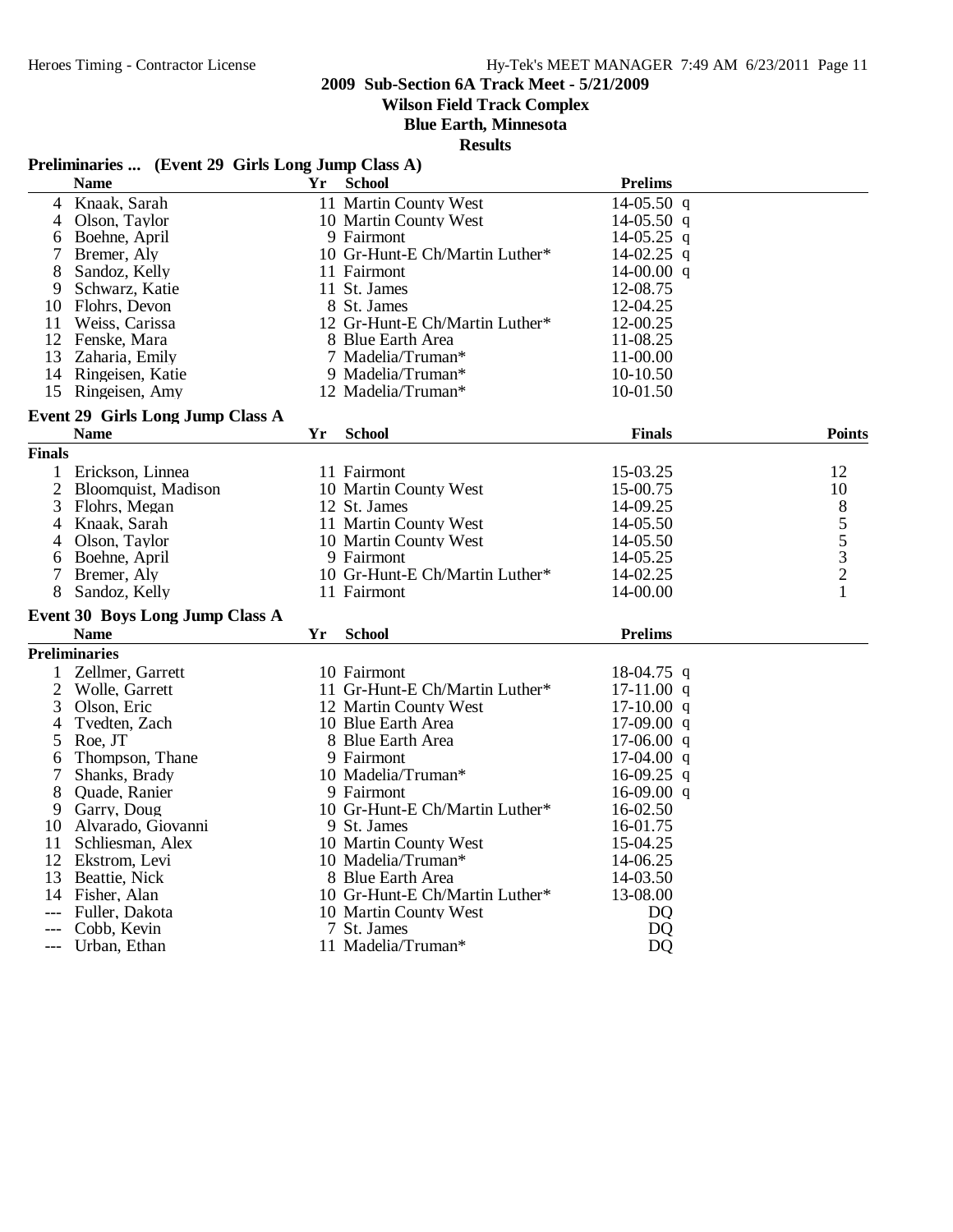**Wilson Field Track Complex**

**Blue Earth, Minnesota**

|               | <b>Event 30 Boys Long Jump Class A</b>   |    |                                |                |                                            |
|---------------|------------------------------------------|----|--------------------------------|----------------|--------------------------------------------|
|               | <b>Name</b>                              | Yr | <b>School</b>                  | <b>Finals</b>  | <b>Points</b>                              |
| <b>Finals</b> |                                          |    |                                |                |                                            |
| $\mathbf{1}$  | Zellmer, Garrett                         |    | 10 Fairmont                    | 18-04.75       | 12                                         |
| 2             | Wolle, Garrett                           |    | 11 Gr-Hunt-E Ch/Martin Luther* | 17-11.00       | 10                                         |
| 3             | Olson, Eric                              |    | 12 Martin County West          | 17-10.00       | 8                                          |
| 4             | Tvedten, Zach                            |    | 10 Blue Earth Area             | 17-09.00       | 6                                          |
| 5             | Roe, JT                                  |    | 8 Blue Earth Area              | 17-06.00       |                                            |
| 6             | Thompson, Thane                          |    | 9 Fairmont                     | 17-04.00       | $\begin{array}{c} 4 \\ 3 \\ 2 \end{array}$ |
| 7             | Shanks, Brady                            |    | 10 Madelia/Truman*             | 16-09.25       |                                            |
| 8             | Quade, Ranier                            |    | 9 Fairmont                     | 16-09.00       | $\mathbf{1}$                               |
|               | Event 31 Girls Triple Jump Class A       |    |                                |                |                                            |
|               | <b>Name</b>                              | Yr | <b>School</b>                  | <b>Prelims</b> |                                            |
|               | <b>Preliminaries</b>                     |    |                                |                |                                            |
|               | Hassing, Kate                            |    | 11 Blue Earth Area             | $34-03.00$ q   |                                            |
| 2             | Erickson, Linnea                         |    | 11 Fairmont                    | $33-02.00$ q   |                                            |
| 3             | Warmka, Sara                             |    | 9 Blue Earth Area              | $31-11.00$ q   |                                            |
| 3             | Jensen, Kelsey                           |    | 12 Martin County West          | $31-11.00$ q   |                                            |
| 5             | Moeller, Laura                           |    | 11 Fairmont                    | $30-05.00$ q   |                                            |
| 6             | Sandoz, Kelly                            |    | 11 Fairmont                    | $30-01.00$ q   |                                            |
| 7             | Aukes, Kelly                             |    | 10 Blue Earth Area             | $29-06.00$ q   |                                            |
| 8             | Carvatt, Jessica                         |    | 8 St. James                    | $28-10.00$ q   |                                            |
| 9             | Patsche, Kristeena                       |    | 12 Martin County West          | 28-04.50       |                                            |
|               | 10 Pauly, Rachel                         |    | 10 St. James                   | 28-04.00       |                                            |
| 11            | Mackey, Hanna                            |    | 9 St. James                    | 27-10.00       |                                            |
| 12            | Ringeisen, Katie                         |    | 9 Madelia/Truman*              | 27-04.50       |                                            |
| 13            | Hagen, Jennifer                          |    | 8 Martin County West           | 27-01.00       |                                            |
| 14            | Ringeisen, Amy                           |    | 12 Madelia/Truman*             | 26-00.00       |                                            |
| 15            | Zaharia, Emily                           |    | 7 Madelia/Truman*              | 24-01.00       |                                            |
|               |                                          |    |                                |                |                                            |
|               | Event 31 Girls Triple Jump Class A       |    |                                |                | <b>Points</b>                              |
|               | <b>Name</b>                              | Yr | <b>School</b>                  | <b>Finals</b>  |                                            |
| <b>Finals</b> |                                          |    |                                |                |                                            |
|               | 1 Hassing, Kate                          |    | 11 Blue Earth Area             | 34-03.00       | 12                                         |
| 2             | Erickson, Linnea                         |    | 11 Fairmont                    | 33-02.00       | 10                                         |
| 3             | Warmka, Sara                             |    | 9 Blue Earth Area              | 31-11.00       | 7                                          |
| 3             | Jensen, Kelsey                           |    | 12 Martin County West          | 31-11.00       | $\overline{7}$                             |
| 5             | Moeller, Laura                           |    | 11 Fairmont                    | 30-05.00       | $rac{4}{3}$                                |
| 6             | Sandoz, Kelly                            |    | 11 Fairmont                    | 30-01.00       |                                            |
| 7             | Aukes, Kelly                             |    | 10 Blue Earth Area             | 29-06.00       | $\mathfrak{D}$                             |
|               | 8 Carvatt, Jessica                       |    | 8 St. James                    | 28-10.00       | 1                                          |
|               | <b>Event 32 Boys Triple Jump Class A</b> |    |                                |                |                                            |
|               | <b>Name</b>                              | Yr | <b>School</b>                  | <b>Prelims</b> |                                            |
|               | <b>Preliminaries</b>                     |    |                                |                |                                            |
| 1             | Shanks, Brady                            |    | 10 Madelia/Truman*             | 39-06.75 q     |                                            |
| 2             | Fritz, Jerrod                            |    | 12 Fairmont                    | 37-08.50 q     |                                            |
| 3             | Flores, Santos                           |    | 10 Blue Earth Area             | $37-02.75$ q   |                                            |
|               | Hutchins, Dillan                         |    | 10 St. James                   | $37-00.00$ q   |                                            |
| 5             | Plocker, Daniel                          |    | 10 Blue Earth Area             | $36-02.50$ q   |                                            |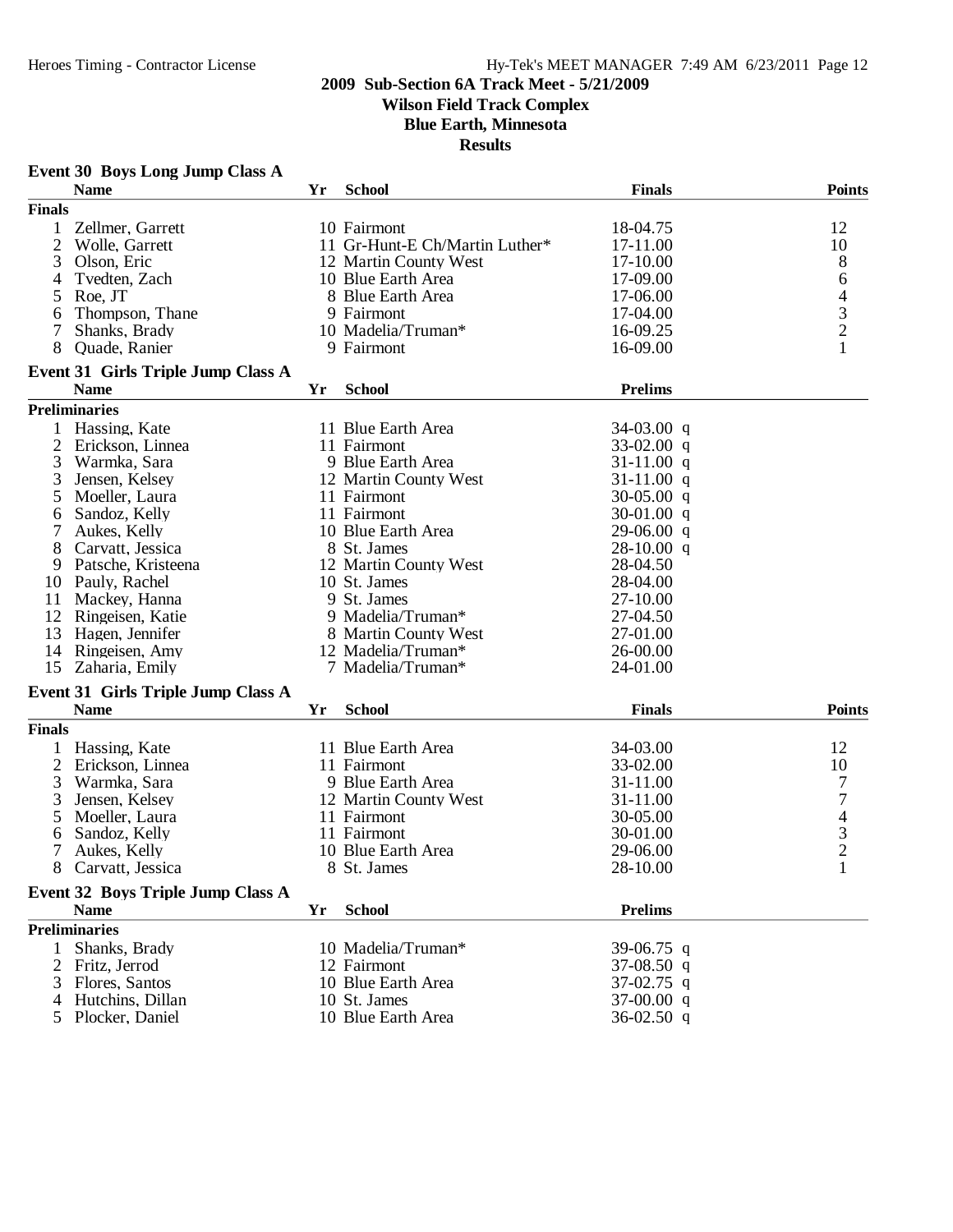**Wilson Field Track Complex**

**Blue Earth, Minnesota**

|                 | Preliminaries  (Event 32 Boys Triple Jump Class A) |    |                                |                |                                            |
|-----------------|----------------------------------------------------|----|--------------------------------|----------------|--------------------------------------------|
|                 | <b>Name</b>                                        | Yr | <b>School</b>                  | <b>Prelims</b> |                                            |
|                 | 6 Freeman, Riley                                   |    | 11 Fairmont                    | $35-04.50$ q   |                                            |
| $7\phantom{.0}$ | Ekstrom, Levi                                      |    | 10 Madelia/Truman*             | $35-02.50$ q   |                                            |
| 8               | Olson, Jacob                                       |    | 9 Blue Earth Area              | 34-05.75 q     |                                            |
|                 | Rettke, Nathan                                     |    | 11 Fairmont                    | D <sub>Q</sub> |                                            |
|                 | <b>Event 32 Boys Triple Jump Class A</b>           |    |                                |                |                                            |
|                 | <b>Name</b>                                        | Yr | <b>School</b>                  | <b>Finals</b>  | <b>Points</b>                              |
| <b>Finals</b>   |                                                    |    |                                |                |                                            |
| 1               | Shanks, Brady                                      |    | 10 Madelia/Truman*             | 39-06.75       | 12                                         |
| 2               | Fritz, Jerrod                                      |    | 12 Fairmont                    | 37-08.50       | 10                                         |
| 3               | Flores, Santos                                     |    | 10 Blue Earth Area             | 37-02.75       | 8                                          |
| 4               | Hutchins, Dillan                                   |    | 10 St. James                   | 37-00.00       | 6                                          |
| 5               | Plocker, Daniel                                    |    | 10 Blue Earth Area             | 36-02.50       |                                            |
| 6               | Freeman, Riley                                     |    | 11 Fairmont                    | 35-04.50       | $\begin{array}{c} 4 \\ 3 \\ 2 \end{array}$ |
| 7               | Ekstrom, Levi                                      |    | 10 Madelia/Truman*             | 35-02.50       |                                            |
| 8               | Olson, Jacob                                       |    | 9 Blue Earth Area              | 34-05.75       | 1                                          |
|                 | <b>Event 33 Girls Discus Throw Class A</b>         |    |                                |                |                                            |
|                 | <b>Name</b>                                        | Yr | <b>School</b>                  | <b>Prelims</b> |                                            |
|                 | <b>Preliminaries</b>                               |    |                                |                |                                            |
|                 | 1 Hoyt, Annemarie                                  |    | 9 Blue Earth Area              | 92-08 q        |                                            |
| 2               | Meyer, Kaleigh                                     |    | 11 Fairmont                    | 92-00 $q$      |                                            |
| 3               | Krieger, Katie                                     |    | 10 Blue Earth Area             | $87-08$ q      |                                            |
| 4               | Hurley, Emily                                      |    | 8 St. James                    | $81-04$ q      |                                            |
| 5               | Johnson, Alicia                                    |    | 12 Blue Earth Area             | $78-06$ q      |                                            |
| 6               | Dobrowolski, Maria                                 |    | 11 Gr-Hunt-E Ch/Martin Luther* | $77-08$ q      |                                            |
| 7               | Krumholz, Katie                                    |    | 11 Fairmont                    | $76-09$ q      |                                            |
| 8               | Christianson, Shannon                              |    | 9 Fairmont                     | $75-09$ q      |                                            |
| 9               | Rushing, Courtney                                  |    | 10 St. James                   | 74-09          |                                            |
| 10              | Perrine, Gabbi                                     |    | 8 Martin County West           | 73-02          |                                            |
| 11              | Carlson, Hilary                                    |    | 12 Martin County West          | 71-00          |                                            |
| 12              | Wiederhoeft, Emma                                  |    | 8 Madelia/Truman*              | $70 - 05$      |                                            |
| 13              | Kilian, Cydney                                     |    | 7 Madelia/Truman*              | 66-10          |                                            |
| 14              | Edlund, Rachel                                     |    | 7 Madelia/Truman*              | $60 - 03$      |                                            |
|                 | 15 Goossen, Ashley                                 |    | 10 St. James                   | 52-01          |                                            |
|                 |                                                    |    |                                |                |                                            |
|                 | <b>Event 33 Girls Discus Throw Class A</b>         |    |                                |                |                                            |
|                 | <b>Name</b>                                        | Yr | <b>School</b>                  | <b>Finals</b>  | <b>Points</b>                              |
| <b>Finals</b>   |                                                    |    |                                |                |                                            |
|                 | 1 Hoyt, Annemarie                                  |    | 9 Blue Earth Area              | $95-10$        | 12                                         |
| 2               | Krieger, Katie                                     |    | 10 Blue Earth Area             | 92-01          | 10                                         |
| 3               | Meyer, Kaleigh                                     |    | 11 Fairmont                    | 92-00          | $\,8\,$                                    |
| 4               | Hurley, Emily                                      |    | 8 St. James                    | 87-02          | 6                                          |
| 5               | Johnson, Alicia                                    |    | 12 Blue Earth Area             | 82-01          | $\begin{array}{c} 4 \\ 3 \\ 2 \end{array}$ |
| 6               | Krumholz, Katie                                    |    | 11 Fairmont                    | 78-03          |                                            |
|                 | Dobrowolski, Maria                                 |    | 11 Gr-Hunt-E Ch/Martin Luther* | 77-09          |                                            |
| 8               | Christianson, Shannon                              |    | 9 Fairmont                     | 75-09          | $\mathbf 1$                                |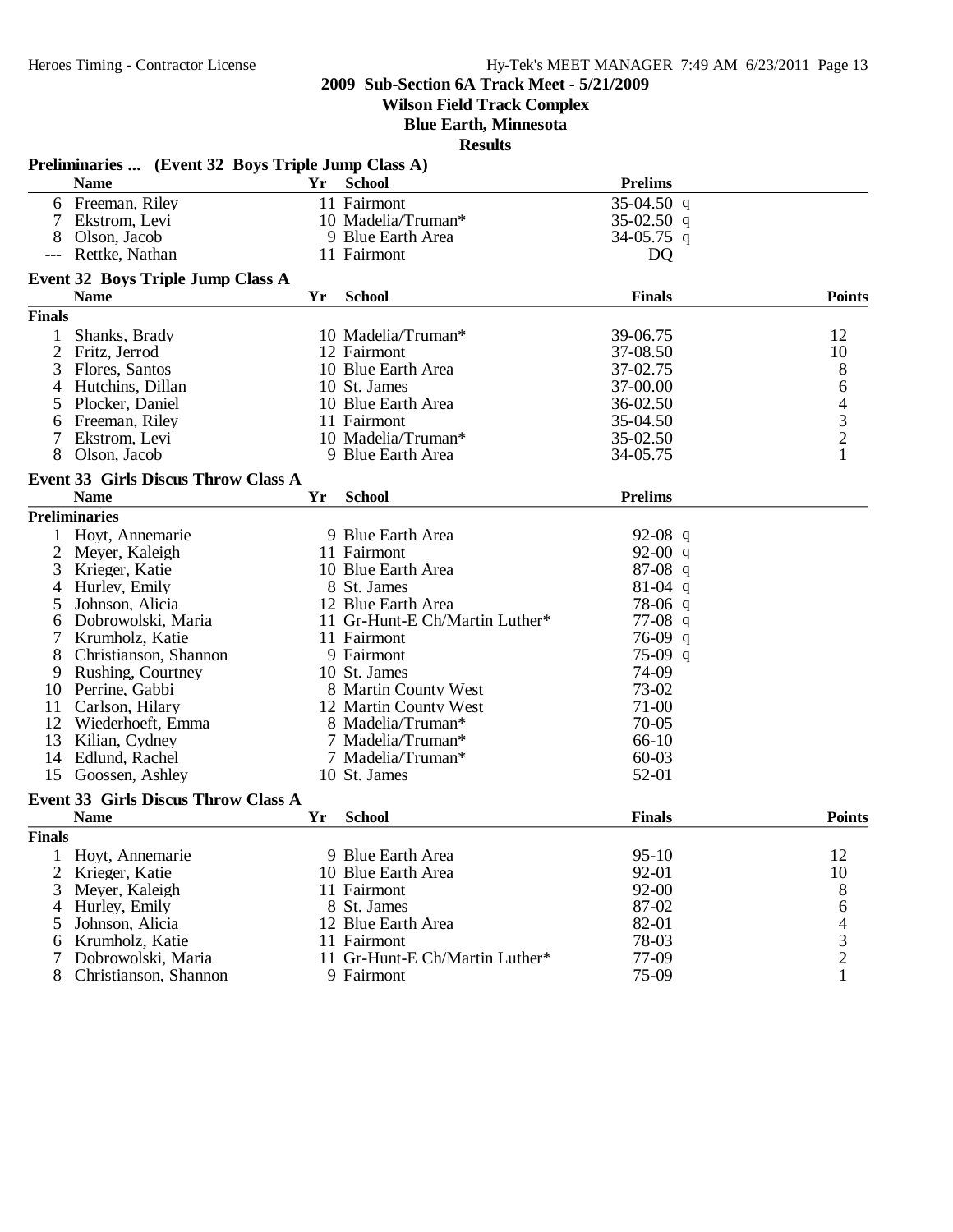## Heroes Timing - Contractor License Hy-Tek's MEET MANAGER 7:49 AM 6/23/2011 Page 14

### **2009 Sub-Section 6A Track Meet - 5/21/2009**

## **Wilson Field Track Complex**

**Blue Earth, Minnesota**

**Results**

#### **Event 34 Boys Discus Throw Class A**

|                | <b>Name</b>                               | Yr | <b>School</b>                  | <b>Prelims</b> |                |
|----------------|-------------------------------------------|----|--------------------------------|----------------|----------------|
|                | <b>Preliminaries</b>                      |    |                                |                |                |
| 1              | Lee, Jake                                 |    | 12 Blue Earth Area             | $120-02$ q     |                |
|                | 2 Hines, Scott                            |    | 11 Fairmont                    | 117-00 $q$     |                |
| 3              | Kotewa, Ben                               |    | 12 Madelia/Truman*             | $115-01$ q     |                |
| 4              | Valasquez, Jose                           |    | 11 Fairmont                    | 106-08 q       |                |
| 5              | Tonsager, Ben                             |    | 10 St. James                   | $102-11$ q     |                |
| 6              | Hovick, Jordan                            |    | 12 Fairmont                    | $102-01$ q     |                |
| 7              | Voyles, Alex                              |    | 10 Madelia/Truman*             | $100-06$ q     |                |
| 8              | Osborn, Matt                              |    | 11 Gr-Hunt-E Ch/Martin Luther* | 97-10 q        |                |
| 9              | Rasmussen, Adrian                         |    | 10 Martin County West          | 93-03          |                |
|                |                                           |    | 10 Martin County West          |                |                |
| 10             | Swanson, Grant                            |    |                                | 93-02          |                |
| 11             | Peterson, Luke                            |    | 10 St. James                   | 89-04          |                |
| 12             | Tuura, Paul                               |    | 11 St. James                   | 86-08          |                |
|                | 13 Behrens, Derek                         |    | 10 Martin County West          | 78-00          |                |
|                | 14 Freeman, Taylor                        |    | 9 Gr-Hunt-E Ch/Martin Luther*  | 77-00          |                |
|                | 15 Griffin, Daniel                        |    | 9 Blue Earth Area              | 74-11          |                |
|                | 16 Lee, Sam                               |    | 9 Blue Earth Area              | 74-05          |                |
|                | <b>Event 34 Boys Discus Throw Class A</b> |    |                                |                |                |
|                | <b>Name</b>                               | Yr | <b>School</b>                  | <b>Finals</b>  | <b>Points</b>  |
| <b>Finals</b>  |                                           |    |                                |                |                |
|                |                                           |    |                                | 124-03         |                |
| 1              | Hines, Scott                              |    | 11 Fairmont                    |                | 12             |
| $\overline{2}$ | Lee, Jake                                 |    | 12 Blue Earth Area             | 120-02         | 10             |
| 3              | Tonsager, Ben                             |    | 10 St. James                   | 118-08         | 8              |
| 4              | Kotewa, Ben                               |    | 12 Madelia/Truman*             | 115-01         | 6              |
| 5              | Valasquez, Jose                           |    | 11 Fairmont                    | 106-08         | 4              |
| 6              | Hovick, Jordan                            |    | 12 Fairmont                    | 102-01         | 3              |
| 7              | Voyles, Alex                              |    | 10 Madelia/Truman*             | 100-06         | $\overline{c}$ |
| 8              | Osborn, Matt                              |    | 11 Gr-Hunt-E Ch/Martin Luther* | 99-04          | 1              |
|                | <b>Event 35 Girls Shot Put Class A</b>    |    |                                |                |                |
|                | <b>Name</b>                               | Yr | <b>School</b>                  | <b>Prelims</b> |                |
|                | <b>Preliminaries</b>                      |    |                                |                |                |
|                | Meyer, Kaleigh                            |    | 11 Fairmont                    | 34-01.50 $q$   |                |
| 2              | Ristau, Sydney                            |    | 10 Blue Earth Area             | 30-01.00 $q$   |                |
| 3              | Krieger, Katie                            |    | 10 Blue Earth Area             | $29-08.75$ q   |                |
|                |                                           |    |                                |                |                |
| 4              | Lange, Libbie                             |    | 8 Martin County West           | $29-05.50$ q   |                |
| 5              | Wiederhoeft, Emma                         |    | 8 Madelia/Truman*              | $28-10.00$ q   |                |
| 6              | Hasek, Angela                             |    | 10 Fairmont                    | $28-06.50$ q   |                |
|                | Krumholz, Anna                            |    | 9 Fairmont                     | $27-09.00$ q   |                |
| ŏ              | Smith, Aziley                             |    | 10 Martin County West          | $25-10.00$ q   |                |
| 9              | Anderson, Emi                             |    | 10 Martin County West          | 25-07.75       |                |
| 10             | Johnson, Alicia                           |    | 12 Blue Earth Area             | 25-03.00       |                |
| 11             | McDonald, Brook                           |    | 7 Madelia/Truman*              | 24-07.50       |                |
| 12             | Nordby, Michaela                          |    | 8 St. James                    | 24-05.00       |                |
| 13             | Goossen, Ashley                           |    | 10 St. James                   | 24-00.00       |                |
| 14             | Rushing, Courtney                         |    | 10 St. James                   | 23-05.00       |                |
| 15             | Dobrowolski, Maria                        |    | 11 Gr-Hunt-E Ch/Martin Luther* | 23-03.00       |                |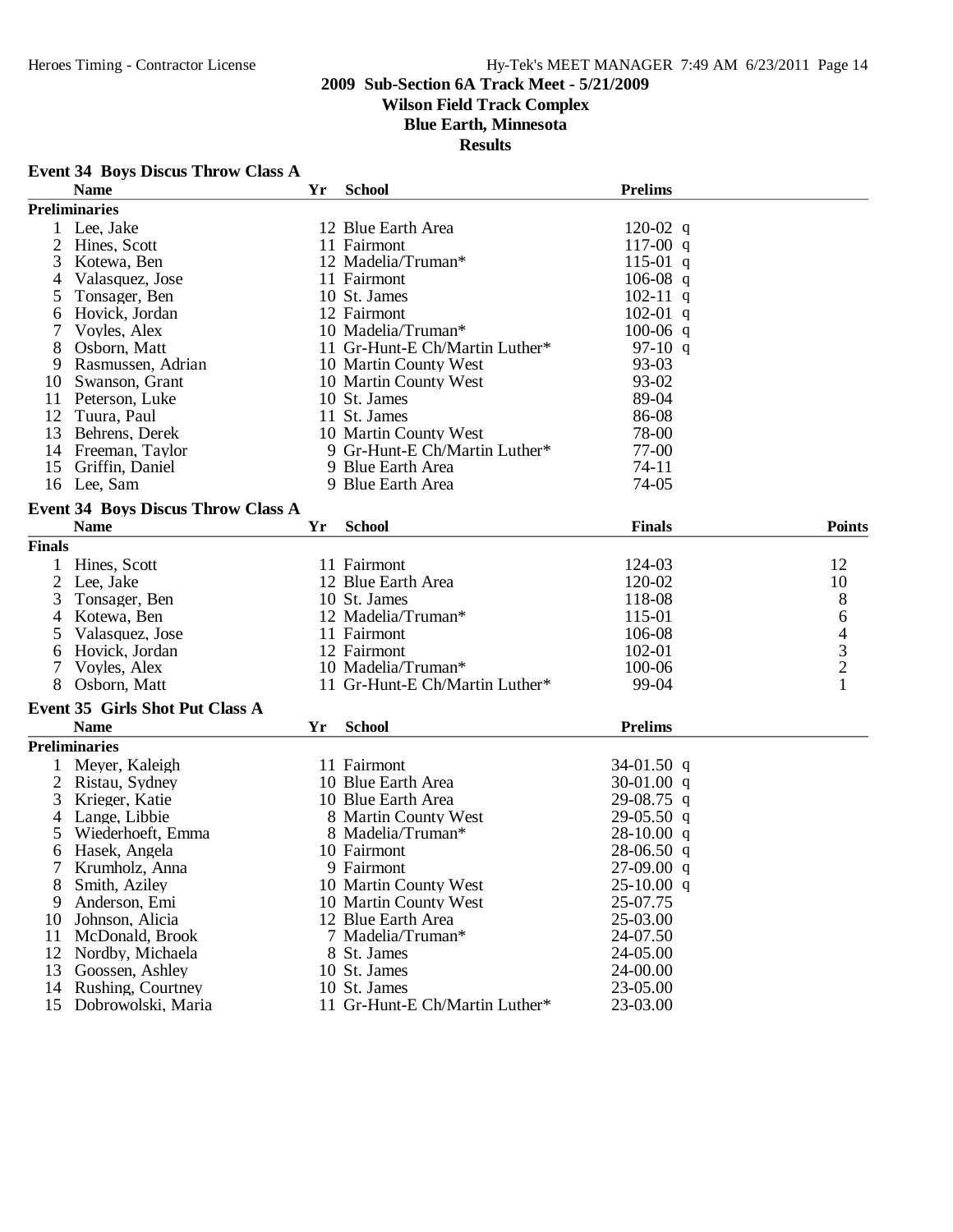**Wilson Field Track Complex**

**Blue Earth, Minnesota**

|               | <b>Name</b>                            | Yr | <b>School</b>                  | <b>Prelims</b> |                                            |
|---------------|----------------------------------------|----|--------------------------------|----------------|--------------------------------------------|
|               | 16 Kilian, Cydney                      |    | 7 Madelia/Truman*              | 23-01.00       |                                            |
|               | <b>Event 35 Girls Shot Put Class A</b> |    |                                |                |                                            |
|               | <b>Name</b>                            | Yr | <b>School</b>                  | <b>Finals</b>  | <b>Points</b>                              |
| <b>Finals</b> |                                        |    |                                |                |                                            |
|               |                                        |    |                                |                |                                            |
| 1             | Meyer, Kaleigh                         |    | 11 Fairmont                    | 34-01.50       | 12                                         |
| 2             | Ristau, Sydney                         |    | 10 Blue Earth Area             | 30-01.00       | 10                                         |
| 3             | Krieger, Katie                         |    | 10 Blue Earth Area             | 29-08.75       | 8                                          |
| 4             | Lange, Libbie                          |    | 8 Martin County West           | 29-05.50       | 6                                          |
| 5             | Wiederhoeft, Emma                      |    | 8 Madelia/Truman*              | 28-10.00       | $\begin{array}{c} 4 \\ 3 \\ 2 \end{array}$ |
| 6             | Hasek, Angela                          |    | 10 Fairmont                    | 28-06.50       |                                            |
| 7             | Krumholz, Anna                         |    | 9 Fairmont                     | 27-09.00       |                                            |
| 8             | Smith, Aziley                          |    | 10 Martin County West          | 25-10.00       | $\mathbf{1}$                               |
|               | Event 36 Boys Shot Put Class A         |    |                                |                |                                            |
|               | <b>Name</b>                            | Yr | <b>School</b>                  | <b>Prelims</b> |                                            |
|               | <b>Preliminaries</b>                   |    |                                |                |                                            |
|               | 1 Lee, Jake                            |    | 12 Blue Earth Area             | 44-09.00 q     |                                            |
| 2             | Hines, Scott                           |    | 11 Fairmont                    | 43-10.50 q     |                                            |
| 3             | Tonsager, Ben                          |    | 10 St. James                   | 42-04.75 q     |                                            |
| 4             | Kotewa, Ben                            |    | 12 Madelia/Truman*             | 41-06.00 $q$   |                                            |
|               | Andrews, Taylor                        |    | 11 Blue Earth Area             | 41-01.50 q     |                                            |
|               |                                        |    |                                | 38-01.25 q     |                                            |
| 6             | Rasmussen, Adrian                      |    | 10 Martin County West          |                |                                            |
|               | Verhaal, Doug                          |    | 10 Fairmont                    | $37-06.25$ q   |                                            |
| 8             | Kotewa, Taylor                         |    | 12 Fairmont                    | $35-03.50$ q   |                                            |
| 9             | Lee, Sam                               |    | 9 Blue Earth Area              | 34-06.50       |                                            |
| 10            | Behrens, Derek                         |    | 10 Martin County West          | 33-08.50       |                                            |
| 11            | Koenig, Andrew                         |    | 10 St. James                   | 33-04.00       |                                            |
|               | 12 Peterson, Lance                     |    | 10 St. James                   | 32-09.00       |                                            |
| 13            | Swanson, Grant                         |    | 10 Martin County West          | 31-11.50       |                                            |
| 14            | Freeman, Taylor                        |    | 9 Gr-Hunt-E Ch/Martin Luther*  | 31-06.50       |                                            |
| 15            | Osborn, Matt                           |    | 11 Gr-Hunt-E Ch/Martin Luther* | 30-11.50       |                                            |
| 16            | Voyles, Alex                           |    | 10 Madelia/Truman*             | 29-03.75       |                                            |
| 17            | Gahler, Dustin                         |    | 11 Gr-Hunt-E Ch/Martin Luther* | 24-04.50       |                                            |
|               | <b>Event 36 Boys Shot Put Class A</b>  |    |                                |                |                                            |
|               | <b>Name</b>                            | Yr | <b>School</b>                  | <b>Finals</b>  | <b>Points</b>                              |
| <b>Finals</b> |                                        |    |                                |                |                                            |
|               | 1 Lee, Jake                            |    | 12 Blue Earth Area             | 44-09.00       | 12                                         |
| 2             | Hines, Scott                           |    | 11 Fairmont                    | 43-10.50       | 10                                         |
| 3             | Tonsager, Ben                          |    | 10 St. James                   | 42-04.75       | 8                                          |
| 4             | Kotewa, Ben                            |    | 12 Madelia/Truman*             | 41-06.00       | 6                                          |
|               | Andrews, Taylor                        |    | 11 Blue Earth Area             | 41-01.50       | 4                                          |
| 6             | Rasmussen, Adrian                      |    | 10 Martin County West          | 38-01.25       |                                            |
| 7             | Verhaal, Doug                          |    | 10 Fairmont                    | 37-06.25       | $\frac{3}{2}$                              |
|               | Kotewa, Taylor                         |    | 12 Fairmont                    | 35-03.50       | $\mathbf{1}$                               |
| 8             |                                        |    |                                |                |                                            |